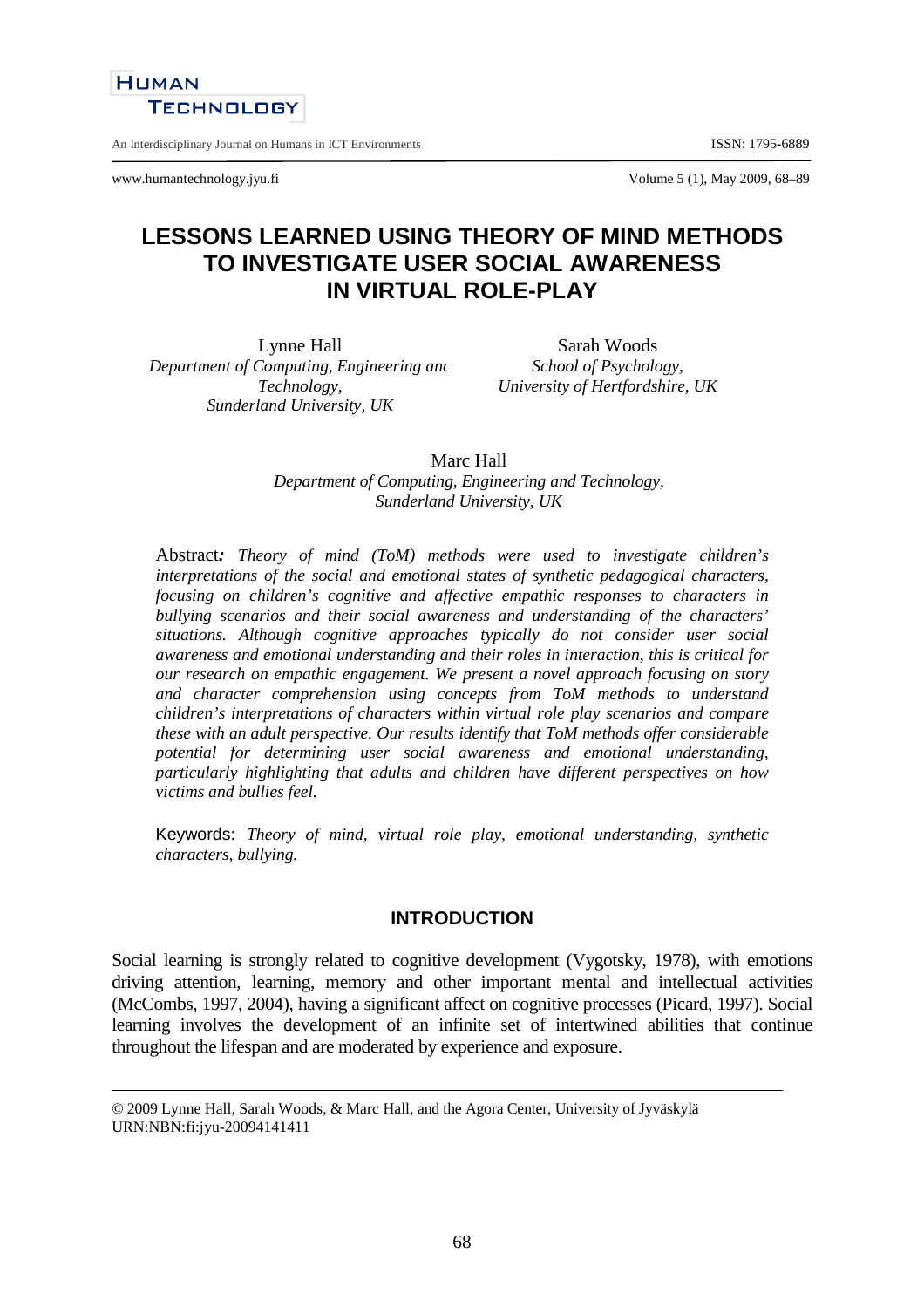A range of approaches have been taken to support social and emotional learning, with increasing recognition of the potential of intelligent computer-assisted role-play environments (ICARPEs) to provide effective, appropriate, engaging, and pedagogical experiences (Imholz, 2008). ICARPEs provide virtual learning environments (VLEs) populated by synthetic characters engaged in role-play scenarios that can offer users safe and compelling access to sensitive social and emotional experiences (Dautenhahn, Bond, Canamero, & Edmonds, 2002). A key issue in the evaluation of such VLEs is determining whether the children's responses are those that are intended by the creators of the VLE (Veletsianos, Scharber, & Doering, 2008), and whether children are demonstrating social awareness of character intentions (Berry, Butler, & de Rosis, 2005).

 A wide variety of cognitive, social, and affective factors have significant impact on social learning, with empathy having been identified as critical for underpinning the emergence and consolidation of social and emotional understanding and awareness (Payton et al., 2000). Empathy can be defined as "an observer being exposed in some way to a target, after which some response on the part of the observer, cognitive, affective, and/or behavioural, occurs" (Davis, 1994, p. 12). Empathy is regulated by both cognitive and affective elements, interacting in a systemic manner to produce emotional understanding, and is essential for personal, social, and emotional learning (Payton et al., 2000). The affective capacity a person has indicates the level to which they are able to share in another's feelings, whilst cognitive ability specifies the degree to which a person can understand another individual's feelings and perspective.

When the focus of interaction is on exploring social rather than cognitive activities, then inevitably we must move away from cognitive approaches and grounding (Rogers, 2004). Cognitive theories and approaches have resulted in interfaces that reflect cognitive limitations and requirements and that contribute to effective task achievement through underpinning cognitive activity. Several cognitive approaches have been extended to consider the interplay between user, domain, environment, and work tasks (Dourish, 2001; Nardi, 1996; Theureau, 2003). However, such approaches consider tasks that are purposeful and focus on skillful completion rather than on social and emotional elements. A further issue with the relevance of cognitive approaches to social learning is that most ignore the developmental aspect of cognition, a key factor for social learning.

 Empathy, and particularly empathic cognitive abilities, requires the ability to represent the mental states (thoughts, feelings, desires, hopes) of others, skills that have been referred to as theory of mind (Leslie, 1987). Theory of mind (ToM), or metacognition, refers to the ability to understand the thoughts, beliefs, and intentions of others, an important ability in order to explain and predict behavior in the social world around us (Premack & Woodruff, 1978). From a natural and inclusive perspective, ToM is "simply having an ability to engage in our everyday folk psychological practices of attribution, interpretation and prediction" (Davies & Stone, 2003, p. 82). Yet ToM abilities reveal an understanding of an interconnected network of mental states, with emotional understanding critical for social functioning (Astington, 2003). Although much ToM research has focused on young children and autistic spectrum disorder children and adults, work with older children highlights that older children understand and focus on other people's motives and emotions rather than judging beliefs and mistakes (Cutting & Dunn, 1999; Dunn, 1995). Children have a sophisticated and complex understanding of emotions and of their social interpretation, with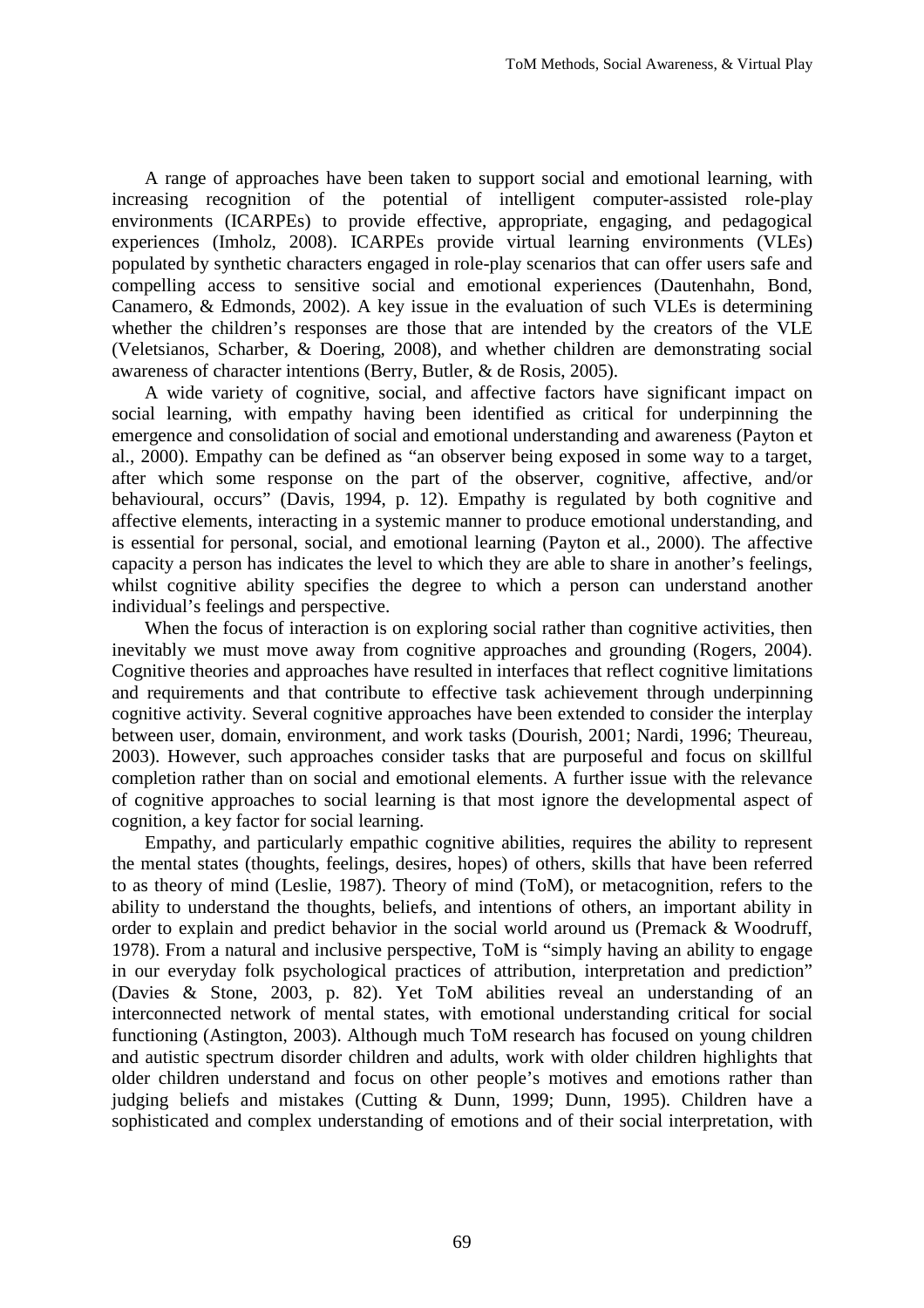ToM studies revealing that children of any age can readily take another's perspective in the case of desires and emotions, even where that perspective results in actions or desires different from the child's (Denham, 1986; Wellman & Woolley, 1990).

 Computer-based learning where children's metacognitive development has been considered has typically focused on complex cognitive tasks rather than social factors. For example, Clements and Nastasi (1999) focus on the potential of computer environments to enhance metacognitive skills related to problem solving and learning. The importance of social factors for metacognition was recognized particularly in terms of collaborative working and the necessary social coordination to achieve this cognitive end. However, the focus of our research is not on the children's social awareness but rather on the contribution of social activity to the purposeful task engaging the child.

 ToM is a concept closely interlinked with empathy and can be used to determine children's perceptions and interpretations of others, permitting a consideration of both the affective and cognitive elements of empathy. ToM abilities are pertinent to competent social interactions, as they enable us to view and make sense of other people's thoughts, beliefs, and behavior. ToM abilities have an impact on social competence (Lalonde & Chandler, 1995), with studies highlighting that children with good mind-reading skills tend to have more successful social relationships and interactions. In studies focused at typically developing children and adults, belief understanding and emotion understanding are closely related (Dunn & Hughes, 1998; Hughes & Dunn, 1998). Whilst there are cognitive approaches that also focus on social and affective aspects, most seek to account for decisions and actions. However, where empathy is being considered, the task and information structures to support it become woefully inadequate as a means of understanding human interactions.

 In this paper, we discuss a novel approach for story and character comprehension using concepts from ToM methods that focuses on children's cognitive empathy, their social awareness, and their understanding of a variety of synthetic characters and various situations within virtual scenarios. ToM methods offer considerable potential for determining whether a child has appropriately interpreted and understood the emotional and social content from a range of virtual role play situations with synthetic characters. Firstly, we consider the use of virtual role play as an approach to provide social and emotional learning, followed by a discussion of ToM methods. We then discuss our study methods and procedures for understanding and evaluating children's social and emotional interpretations with FearNot! software. The Results and Interpretation Section addresses the merits and problems of this approach, which is then followed by our conclusions.

## **USING ROLE PLAY IN SOCIAL AND EMOTIONAL LEARNING**

Cognitive, affective, and behavioral learning is achieved through experience (Kolb, 1984; Kolb, Boyatzis, & Mainemelis, 2001), with knowledge emerging "from the combination of grasping and transforming experience" (Kolb, 1984, p. 41). One of the fundamental processes for empathy to develop is role taking, "the attempts by one individual to understand another by imagining the other's perspective" (Davis, 1994, p. 4), which is supported through roleplay, an experiential technique in which attitudes, feelings, and social interaction can be explored, providing an understanding of another's perspective (Pohjola, 2004).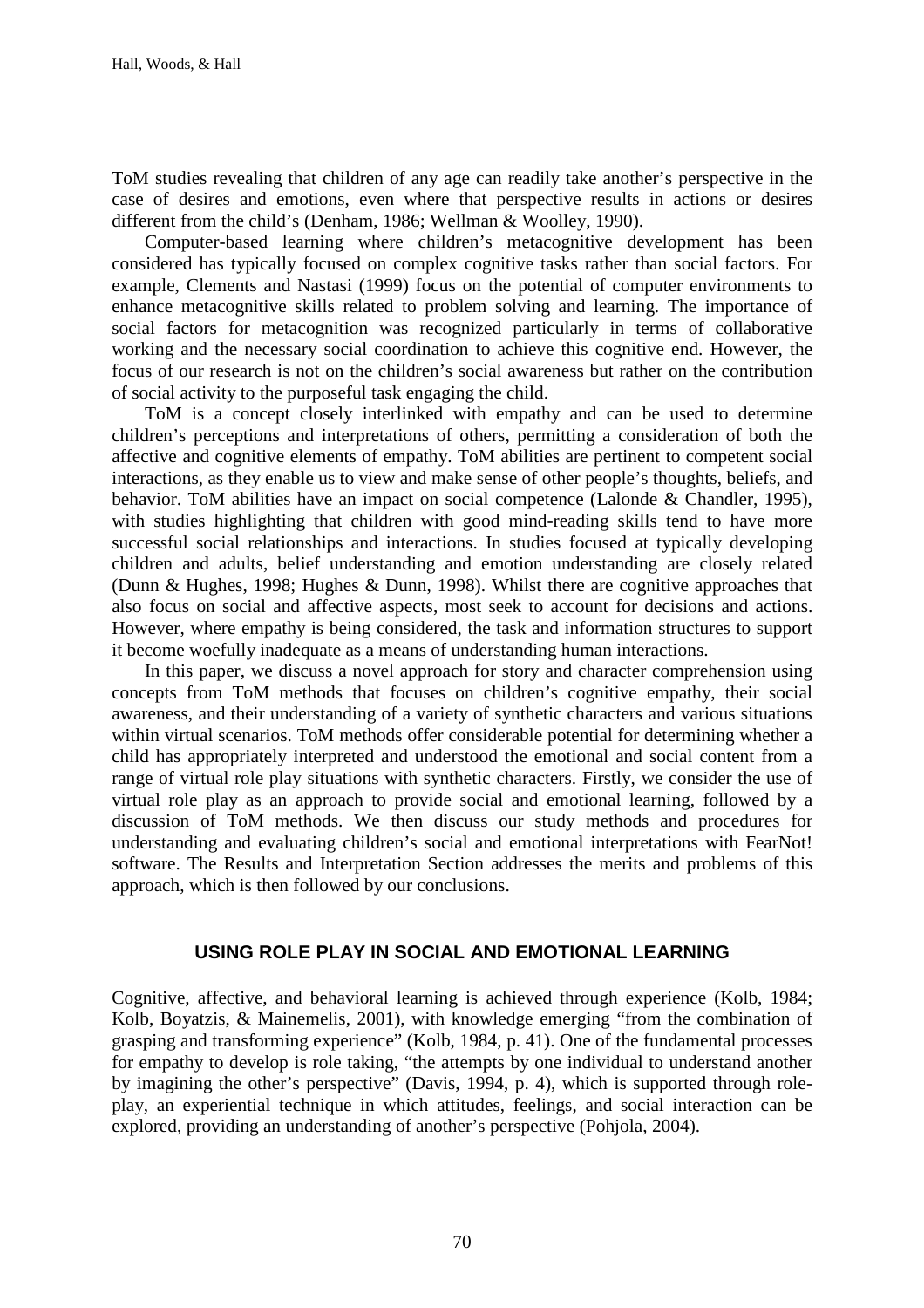In role-play, social interaction is used as the stimulus for challenging and changing existing beliefs (Piaget, 1972) and can result in significant behavioral changes (Lewin, 1951), making it highly relevant for social and emotional learning (Davison & Arthur, 2003; Henriksen, 2004). The high level of drama in role-play approaches, such as Theatre in Education (Jackson, 1993) and Forum Theatre (Boal, 1979), result in an immediacy that is more likely to evoke emotion than other learning approaches (van Ments, 1983). The basic premise of role-play is that it is easier to empathize with how another person might feel under certain circumstances if one has experienced something similar, even symbolically as part of role-play (Robertson & Oberlander, 2002). However, it can be difficult to support role-play in the classroom (Brookfield, 1990), even with the use of advanced technology.

 Although educational role-play using synthetic characters has been explored for social and emotional issues, it has mainly focused on language learning (Prendinger & Ishizuka, 2001) and educational drama and story telling, such as Ghostwriter (Robertson & Oberlander, 2002), Teatrix (Machado & Paiva, 2001), Virtual Puppet Theatre (Andre, Klesen, Gebhard, Allen, & Rist, 2000), and Oz (Bates, 1994). Recently, results have highlighted the potential of synthetic characters for empathic engagement (Gratch & Marsella, 2001; Marsella & Johnson, 2003), providing children with a safe environment for experiential social and emotional learning (Aylett, Paiva, Woods, Hall, & Zoll, 2005; Paiva et al., 2004), and allowing the user to experience the character's emotions and problems in a distanced way, while being at the same time engaged in what happens to the characters.

 The research reported here is occurring within the European project eCIRCUS (**E**ducation through **C**haracters with Emotional-**I**ntelligence and **R**ole-playing **C**apabilities that **U**nderstand **S**ocial Interaction). In eCIRCUS we are aiming to support social and emotional learning within personal and social education through virtual role-play with synthetic characters in a 3D environment that establishes credible and empathic relations with the learners. In this paper, we focus on a showcase software program developed in eCIRCUS: FearNot! (**F**un with **E**mpathic **A**gents to **R**each **N**ovel **O**utcomes in **T**eaching). This application focuses on exploring bullying and coping strategies for 8- to 12-year-olds. Children interact individually with FearNot! by watching the synthetic characters interact in bullying scenarios and providing feedback or advice to the victim character via interactive options, thus taking the role of an "invisible friend."

 In attempting to understand the impact of virtual role-play on social and emotional learning, our evaluation has focused on a variety of research questions linked to the domain of bullying and, in more general terms, focusing on emotional responses, understanding storylines, empathic responses to the synthetic characters, and so forth. Whilst much of earlier work has focused on the implementation of a cognitive and affective architecture and user experience, here we consider the impacts of virtual role play on cognitive empathy. This paper discusses the use of ToM methods, emphasizing that a social approach is more appropriate for gaining insight into cognitive empathy than focusing simply on cognition. We have used this approach for the interpretation of interactions with FearNot!, focusing on interpreting children's responses in an environment for exploring strategies for coping with bullying.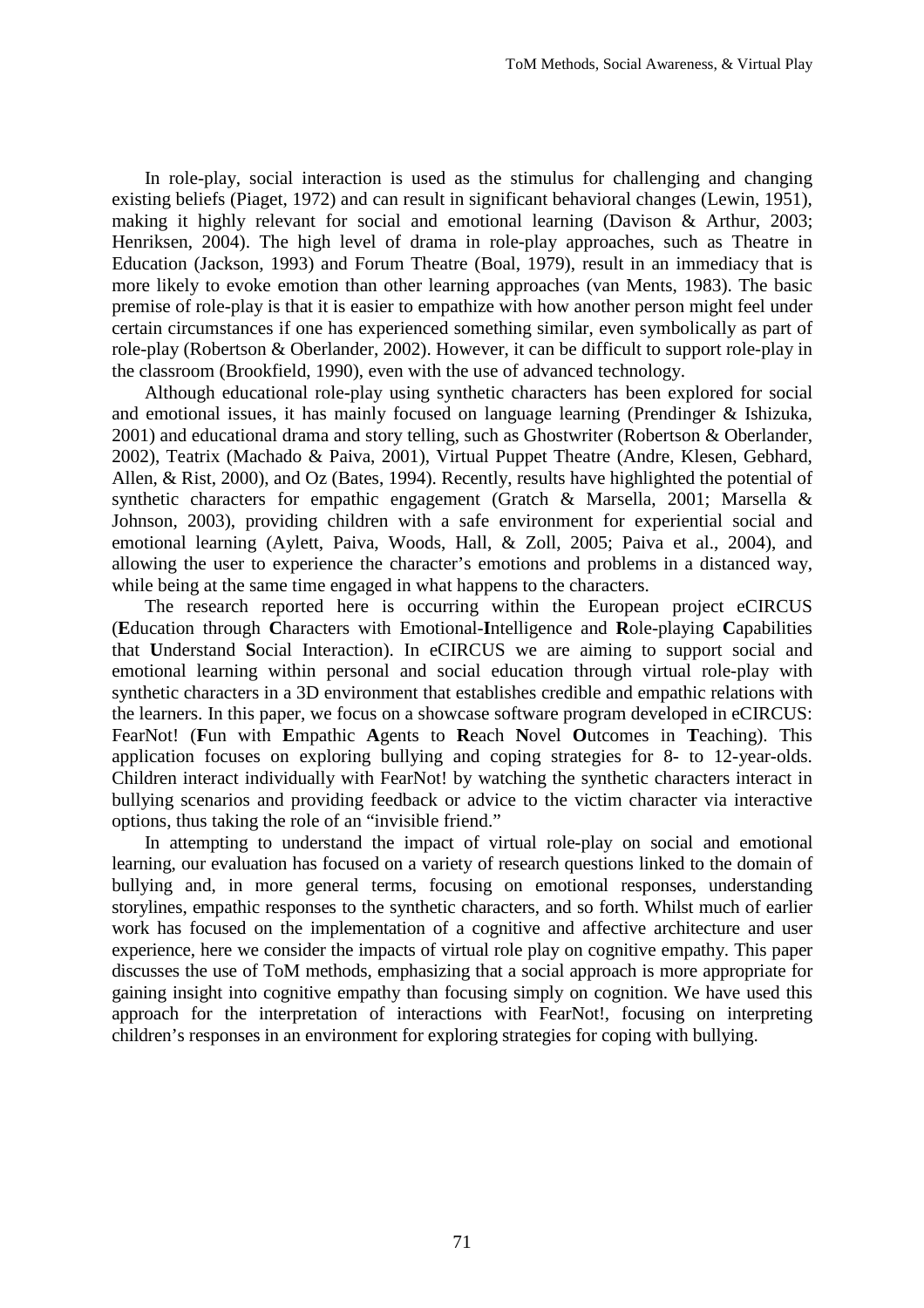## **USING THEORY OF MIND**

ToM is the ability to predict and explain other people's behavior through referring to mental states, with this ability to correctly attribute beliefs, desires, goals, and percepts to others being a key factor in human interaction and social dynamics. Without such metarepresentational abilities, we would be unable to understand the behaviors of others in many social situations. ToM provides a crucial step in human development, typically emerging in early childhood (Fodor, 1992), as we develop an awareness that others may have different knowledge, beliefs, and goals than our own.

ToM is a vital aspect for social interaction, and where ToM does not develop, as in the case of many autistic individuals, this presents serious challenges (Baron-Cohen, Leslie, & Frith, 1985). Studies have identified that, for many autistic individuals, the understanding and interpretation of others' social and emotional behaviors is very limited and may continue to be so throughout the lifespan (Jarrord, Butler, Cottingtin, & Jimenez, 2000), leading to significant social and communicative challenges.

 There is abundant evidence from experiments using false belief tasks (Wellman, 2002) that preschoolers begin to develop a ToM and, by age 6, they should have a sound understanding of first-order ToM abilities (Wellman, Cross, & Watson, 2001). First-order ToM is typically examined using a false belief task. For example, a child is shown the contents of a Band-Aid box and an unmarked plain box. The Band-Aids are in the unmarked box and the Band-Aid box is empty. The adult introduces the child to a puppet and asks the child to predict where the puppet will look for the Band-Aids.

 During middle childhood, ToM abilities become more elaborate and complex, and children typically acquire the ability to solve second-order ToM tasks. Second-order ToM abilities require the child to understand that his/her beliefs about other people's beliefs can be wrong, and studies of these abilities invariably involve complex stories given to the child (Astington, Pelletier, & Homer, 2002).

Although first-order ToM abilities are said to be a good predictor of social skills (Jenkins & Astington, 2000), equivocal evidence has been reported from other studies. Dunn (1995) found that competent false belief understanding at age 3 was related to reports of behavioral and peer difficulties at age 6. Specifically, children reported problems in making and keeping friends, and avoiding social activities with peers. In contrast to popular belief, it was the children who were slower to acquire ToM abilities that reported greater peer popularity. Yet others have reported that children who have ToM deficits have problems with peer rejection and show heightened aggression (Hughes, Dunn, & White, 1998; Peterson & Siegal, 1995).

 Some studies (e.g., Happe & Frith, 1996) have not found any differences in first-order ToM abilities between normally developing children and conduct-disordered children, who typically have problems with aggression and are rejected by peers. Other research focusing on the perpetrators of bullying behavior reported that bullies frequently show sophisticated ToM abilities and labeled them as possessing "a theory of nasty minds" (Sutton, Smith, & Swettenham, 1999, p. 124).

Social and emotional understanding as a key aspect of ToM was highlighted through Dunn's (1995) paradox, where children who clearly had appropriate ToM as expressed through their emotional and social interpretation were unsuccessful on typical ToM tasks. Children are particularly able at understanding other's emotional perspectives and the impact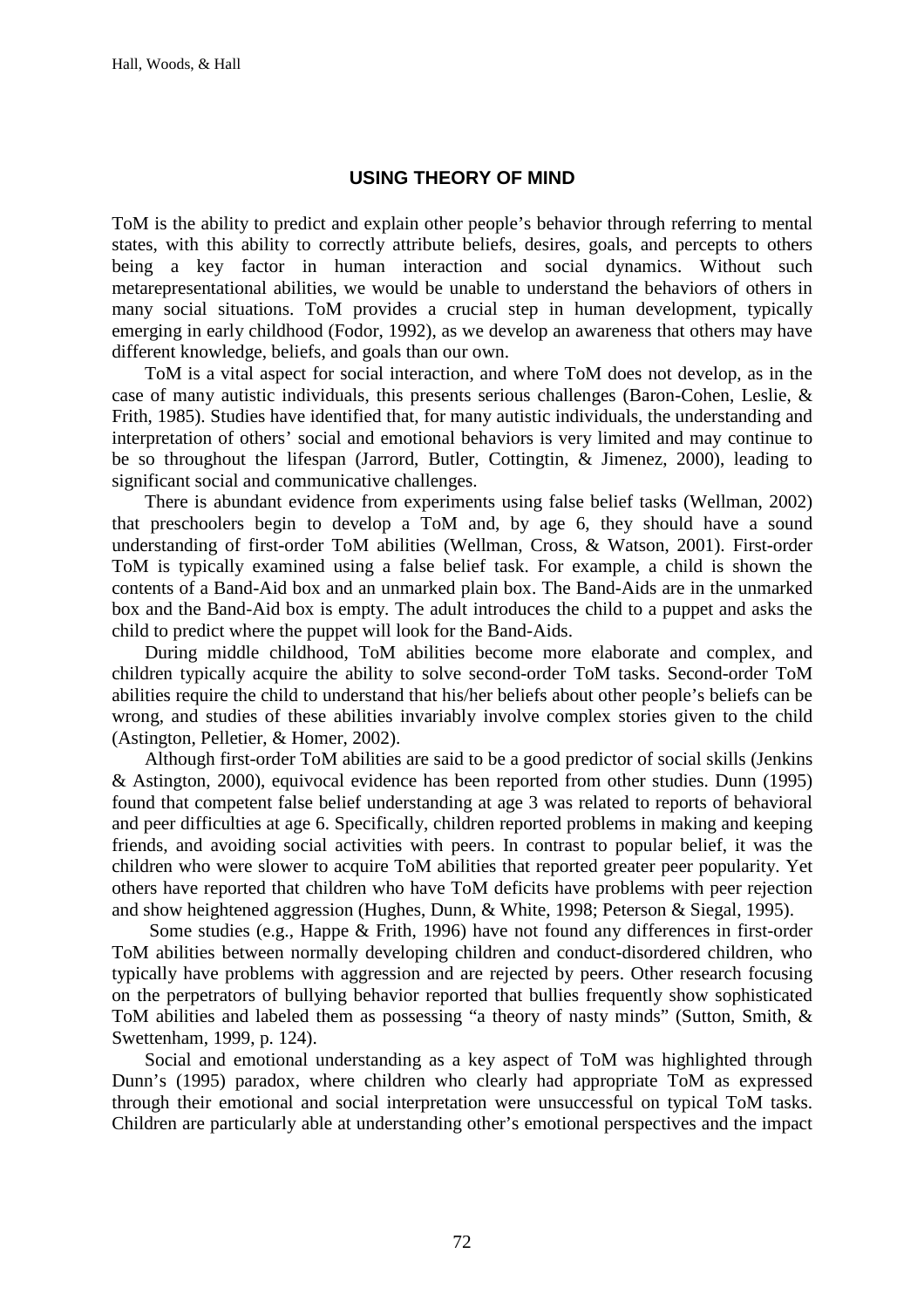on related actions, even when that response would be different from their own. Studies focusing on the social and emotional interpretative aspects of ToM have identified that older children's ToM is based on their interpretation of other's motives and emotions (Astington, 2003), with this emotional interpretation having a greater impact on ToM than an attribution based on other's beliefs.

 In virtual role-play, understanding children's interpretations of social interactions with and between characters remains problematic. However, methods based on ToM offer considerable potential to evaluate whether these interactions do result in the desired personal, social, and emotional learning outcomes that will result in the improved cognition required by educators and stakeholders. The ToM methods (e.g., the Sally-Anne task; Baron-Cohen et al., 1985; Premack & Woodruff, 1978) that are used to assess and investigate mental state attribution and its impact on social interpretation also offer potential for investigating the same phenomena in children interpreting synthetic characters in virtual role play situations.

 ToM offers considerable advantages when compared to cognitive approaches. Even approaches such as activity theory (Nardi, 1996) and distributed cognition (Hutchins, 1995), which also consider social and contextual aspects, have significant limitations for understanding user social awareness and empathy. Whilst activity theory provides an interconnected set of concepts that can be used to frame and explore interactions and provides a historical and cultural analytical framework, the hierarchical model of activity that this theory applies has little relevance in the social context. Both distributed cognition and activity theory are intended for the workplace and apply less readily to a less structured task space, nor do the analytical frameworks provided readily support the investigation of the personal, social, and emotional activities engaged in social learning.

Cognitive approaches have been applied to learning, but not to social learning. Scaife and Rogers' (1996) framework of cognitive interactivity focuses on a design that ensures effective task completion for cognitively effortful learning tasks. However, we are attempting to understand children's interpretations of social interactions with and between characters, a task neither cognitively effortful nor possible from which to identify what constitutes "effective task completion." Indeed, even the user does not consider the activity to be a purposeful task, but rather a social interaction. ToM methods offer considerable advantages, allowing the user to engage in non-goal-oriented interactions rather than in a purposeful task with a clear structure, as required by most cognitive approaches.

 The ToM assessment in eCIRCUS evaluates children's perceptions of the synthetic characters and their behaviors. A variety of approaches have been used to explore children's metacognition, including dynamic interviews, think aloud, and video analysis (Clements & Nastasi, 1999). However, ToM provides a more subtle approach that allows us to investigate whether children could appropriately recognize and interpret the synthetic characters' behaviors, appearance, and affect, without explicitly focusing on this information. The approach allows one to determine what children understood and interpreted from the characters, and what goals and intentions they ascribed to characters. It also provides some insight into cognitive empathy, that is, whether children can understand another individual's feelings and perspective.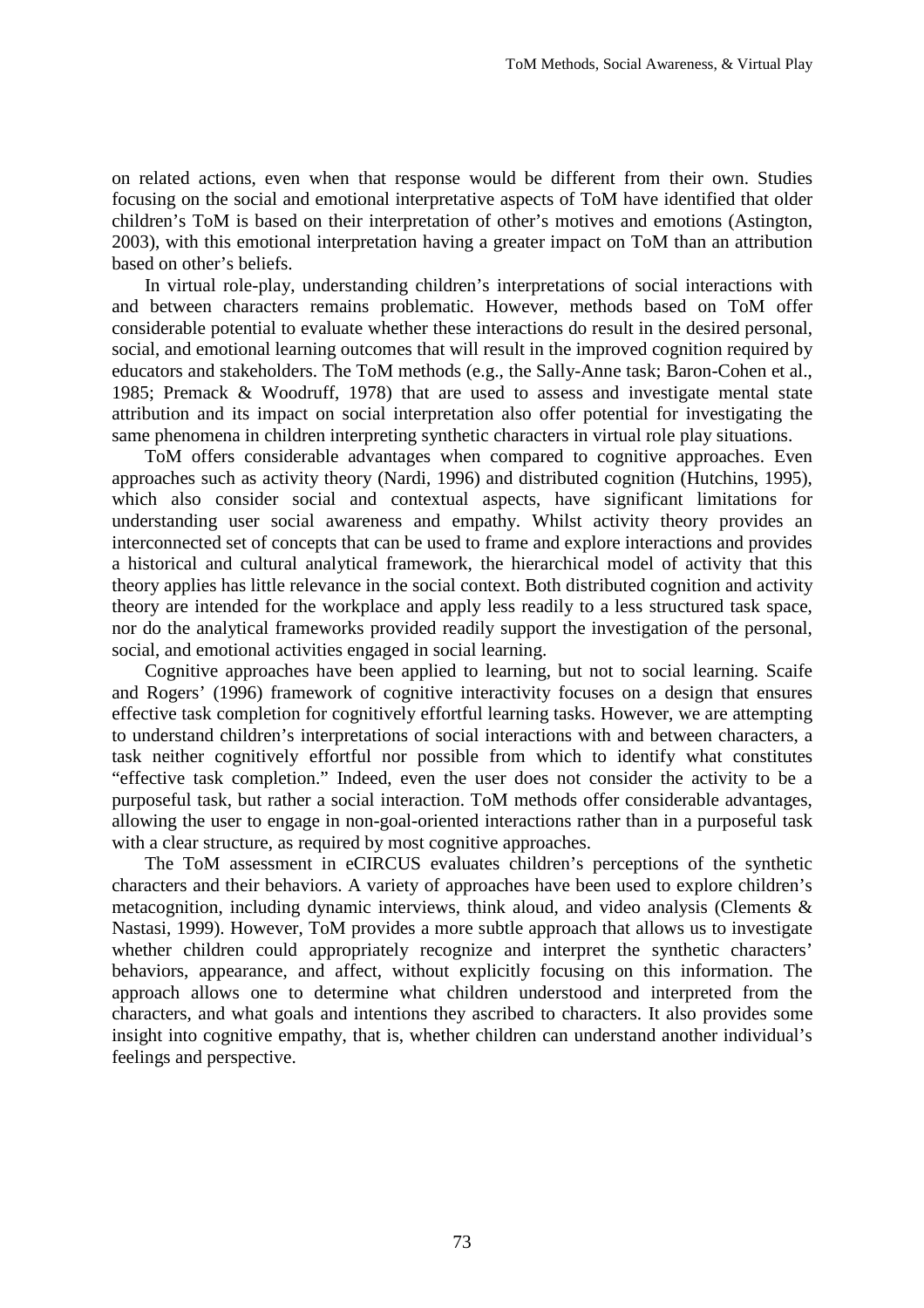#### **METHOD**

## **Participants**

The program Virtually Friends took place at the University of Hertfordshire in the summer of 2004 and involved 345 children: 172 male (49.9%) and 173 female (50.1%). The sample age range was 8 to 12, with a mean age of  $9.95$  (*SD* = 0.50). The sample comprised children from 10 primary schools in Hertfordshire, UK. Each class participated in the all-day event (2 classes per day), including interactions with robots, FearNot! and storyboarding software.

## **Procedure**

A large screen overhead projector was used to give a presentation introducing the participants to the day's activities and to the evaluators. Prior to engaging with the FearNot! scenarios, children completed several questionnaires assessing empathy, bullying behavior, and emotion recognition.

The participants were placed at a standard Windows-enabled PC, one per participant, each running FearNot! Each child then individually interacted with FearNot! for approximately 30 minutes. Our work has identified considerable gender variations in responding to the characters and scenarios (Hall, Woods, Wolke, & Dautenhahn 2007) and the scenarios provided were gender specific, with boys interacting with a physical bullying scenario (see Figure 1) and the girls with a relational scenario (see Figure 2). Relational bullying is typified by social exclusion, verbal and emotional harassment, and isolation (Crick & Grotpeter, 1995), while physical bullying is typified by aggressive behavior. Each scenario incorporated 4 episodes and began with an introduction to the characters, school, and situation.

The process of interaction with the FearNot! software is significantly similar for the physical and relational bullying scenarios. In the physical scenario, after the introduction, the user views a bullying incident involving physical and verbal aggression, with Luke (the bully) bullying John (the victim). John then seeks safety in the school library, where, through the software program, he then engages the child user, seeking advice for his bullying situation. Within the initiated advice dialogue, the user selects an item of advice from a list of coping



**Figure 1**. Scenes from the physical bullying scenario in FearNot!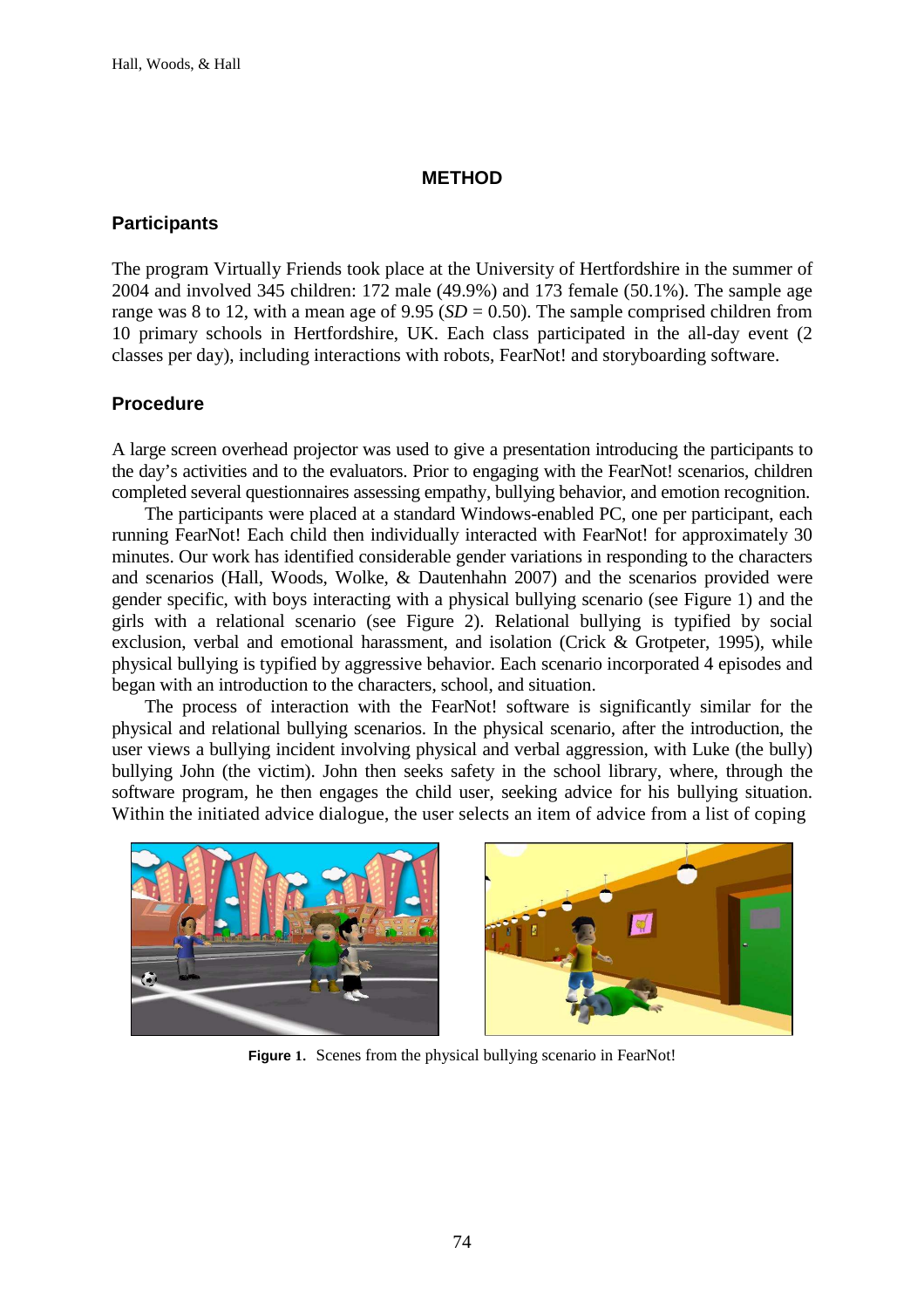

**Figure 2.** Scenes from the relational bullying scenario in FearNot!

strategies from a drop-down menu. In the free-text portion, the user explains his/her selection and what he/she thinks will happen after having implemented the selected strategy. The user's recommendations to the victim character may have an impact on the victim character's interaction, with the victim possibly selecting the coping strategy suggested by the user, although this is not certain. Whether the user's responses impact the success of the character's approach to coping with bullying depends on the strategy suggested. If the child suggests an appropriate coping strategy—for example, telling someone, a bystander or adult in the scenario setting—the scenario will reflect the proactive help to the victim in combating the bullying. If the user selects a strategy deemed likely to be unsuccessful by the victim, such as to run away or fight back, the victim character will then reject the help in the final episode. To ensure an appropriate educational message provided by the software, no matter which strategy is selected, and in line with the requirements of teachers and school bullying policies, FearNot! ends with a positive message identifying that an appropriate strategy for coping with bullying is to tell someone you trust.

The relational scenario provides the introduction, bullying incident, advice dialogue, further episodes and dialogues, and positive final message. Since relational bullying typically involves a bully who is supported in the verbal bullying by others (Salmivalli, Lagerspetz, Björkqvist, Österman, & Kaukiainen, 1996), this scenario involves a bully assistant (Sarah) who engages in the bullying activity with the bully (Janet) against Frances (the victim). As in the physical scenario, after this incident Frances goes to the library and engages in a dialogue with the user.

After the interaction with FearNot!, children completed the ToM assessment. Finally, participants completed a questionnaire on their interaction with FearNot! and participated in a brief discussion about their experience.

# **Measures**

The ToM questions were devised by experts in the field and were based on the first-order and second-order false belief questions used by Happe and Frith (1996). They were extensively piloted in terms of child comprehension and validity with other measures. Piloting took place in Hertfordshire, UK and involved classes representative of the sample used in Virtually Friends, predominantly composed of UK natives. They included questions about inferring the emotions,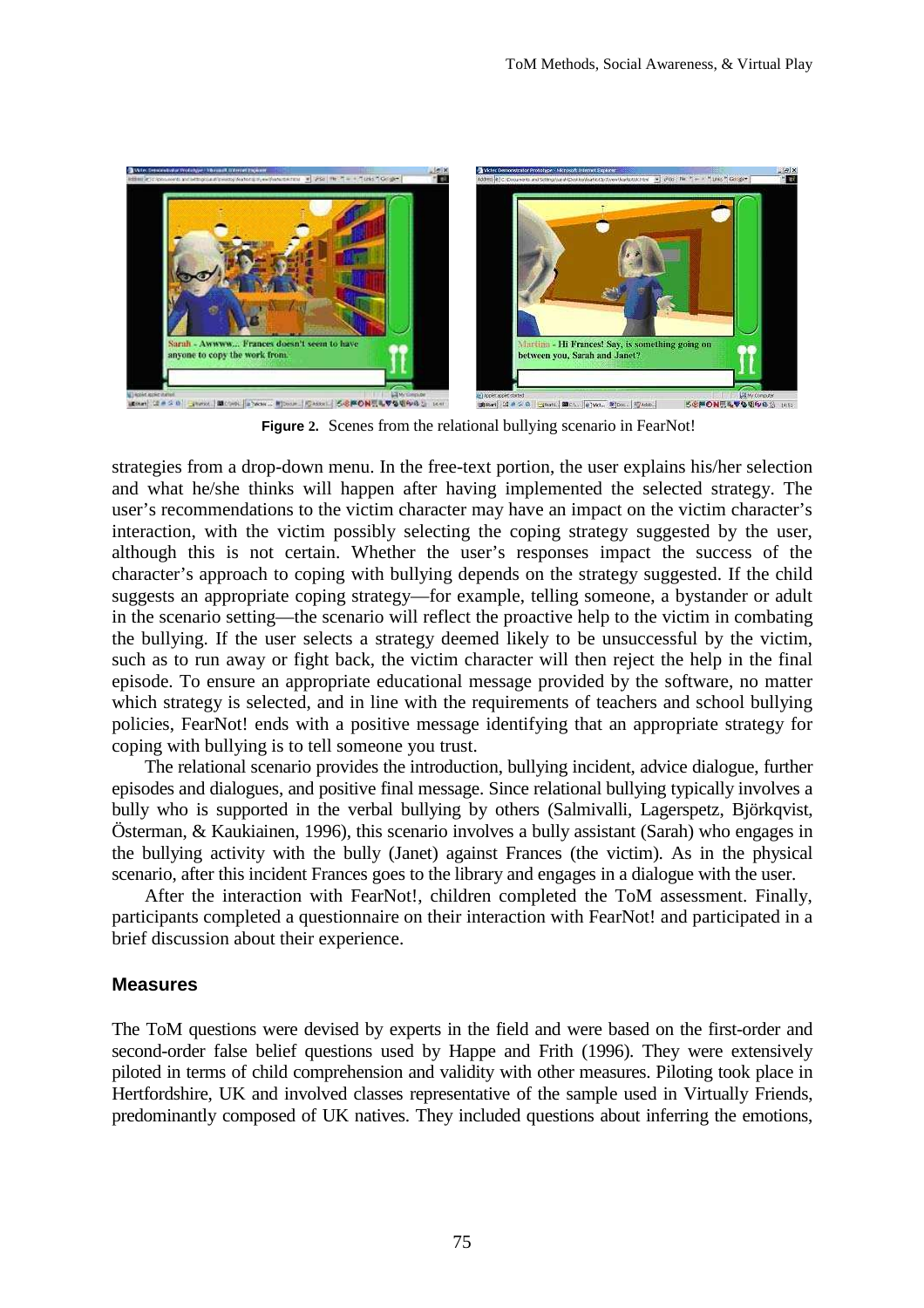mental states, and intentions of the main characters in the story, and were presented in an electronic format to the child immediately after they had interacted with FearNot! The ToM assessment included screen shots from FearNot!, providing the child with memory anchors from action scenes within the scenarios, such as Luke (the bully) physically bullying John (the victim).

The ToM assessment comprised two response formats: categorical responses, where the child was instructed to select the correct response box, and text responses, where the child was instructed to write brief sentences. In the first format, the child was instructed to click the button they thought represented the emotions of the character. These were provided as drawn faces with emotional expressions, based on a subset of Ekman's (Ekman & Friesen, 1986) six identified emotions: happiness, sadness, anger, and fear. Surprise and disgust were removed as options after a pilot study indicated that children had difficulty in clearly identifying these (Woods, Wolke, Nowicki, & Hall, in press). In addition, a "Neutral" face was provided.

The emotion questions, with the exception of the first question, permitted the generation of frequency and percentage data. The ToM assessment also included open-ended questions about the children's various cognitive and affective perspectives, drawn here as an example from the physical bullying questions:

- *Comprehension*. The first question related to story comprehension: Does the child recognize this as a bullying event?
	- What do you think is happening in this scene?
- *Initial emotion questions*. These relate to character emotions at the beginning of the interaction with FearNot! and directly after the main bullying incident(s).
	- How does Luke (bully) feel at the beginning of the story?
	- How does John (victim) feel at the beginning of the story?
	- How does Luke (bully) feel after he has hit and pushed John over?
	- How does John (victim) feel after Luke has hit and pushed him over?
- *Bullying event questions*. These questions follow the initial emotion questions and refer to the main bullying incident(s).
	- What does Luke (bully) think about John (victim)?
	- What does John (victim) think about Luke (bully)?
	- If you were John (victim), why do you think that Luke (bully) is doing this?
	- If you were Luke (bully), why is he doing this to John (victim)?
- *End emotion questions*. These questions follow the bullying event questions and ask the child about the characters' feelings at the end of the scenario (once coping styles have been tried, etc.).
	- How does John (victim) feel at the end of the story?
	- How does Luke (bully) feel at the end of the story?
	- How do you [the child] feel at the end of the scenario?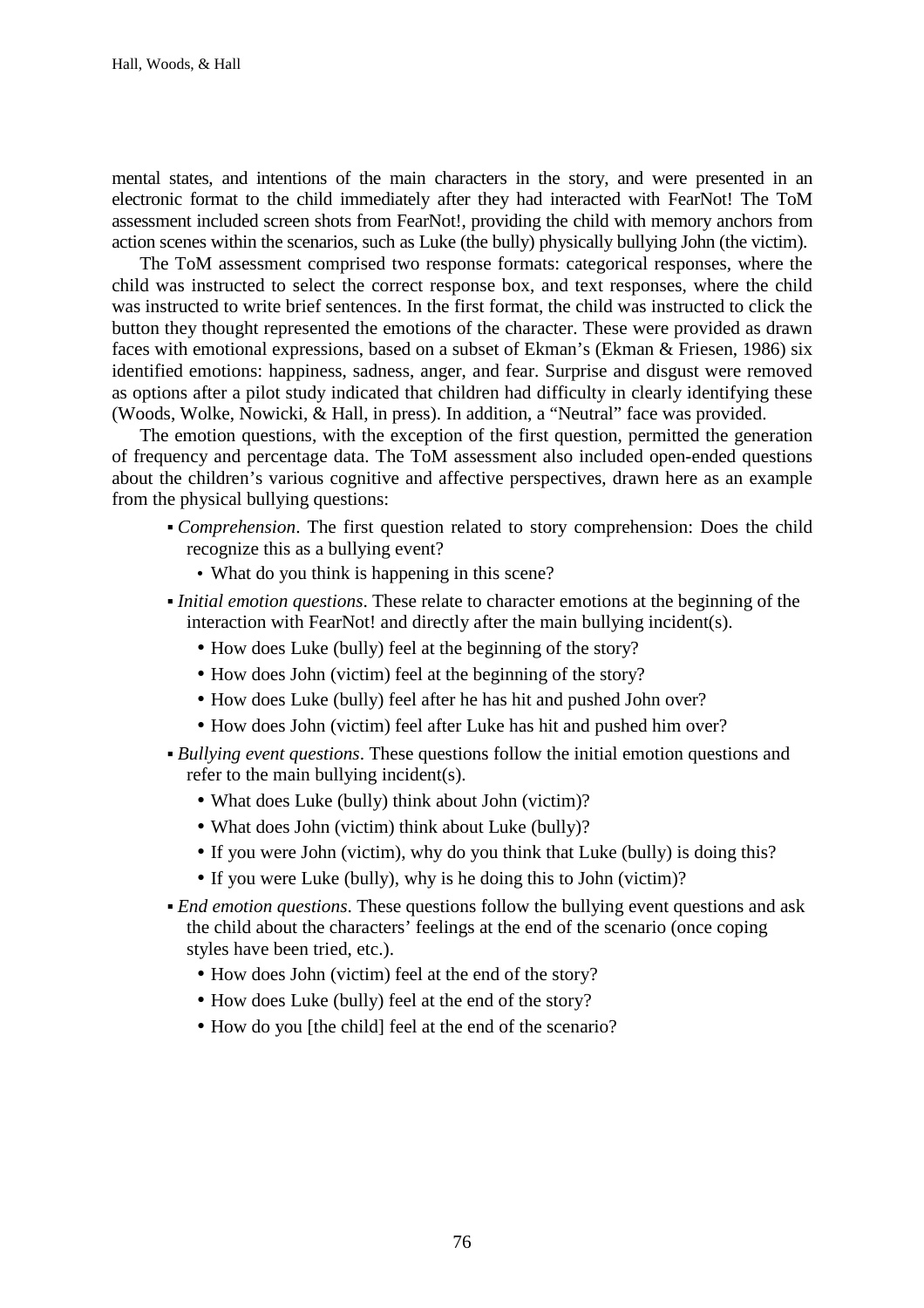#### **Assessing Theory of Mind Skills**

The analysis approach involved considering the data generated by the children to identify frequency and percentage data from the categorical ToM questions. However, whilst this frequency and percentage data enabled us to identify the most and least typical emotional responses, it did not indicate whether the children's understanding was appropriate nor whether their responses revealed effective ToM skills. Because ToM skills develop throughout life, we took the view that adults would be more likely to select the appropriate emotional response. To determine the level of appropriateness of the possible responses, we developed a scale of correctness for both the relational and physical bullying scenarios.

The scale of correctness for each of the scenarios was created through pooling the data from six researchers. All six were familiar with the eCIRCUS project and our aims with FearNot! Each adult followed the same research procedure as the children, that is, interacting with both of the FearNot! scenarios and completing the ToM assessment for each, interpreting what the various characters were feeling at specific points in the scenario.

The adults were then asked to rate the appropriateness of the five emotions for each of the ToM assessment questions on a simple 5-point scale ranging from 1 (*most correct*) to 5 (*least correct*). This correctness relates to the pooled adults' views of how the character would be feeling. The pooled results were used to create scales for each of the scenarios based on what adults considered a correct emotional response through to an incorrect interpretation. Although multiple correct perspectives (for example that the victim might be sad and angry) are possible, high consensus was found among the adults, with one of the emotions being typically seen as the most appropriate. The following section focuses on a comparison of children's responses with the adults' pooled responses as represented through the scale of correctness.

## **RESULTS AND INTERPRETATION**

Here, we present key findings regarding a comparison of child and adult perspectives on character ToM. Additional results can be found on the bullying scenario (Hall, Woods, Aylett, & Paiva, 2006) and on the relational scenario in Hall, Woods, Hall, and Wolke (2007).

#### **Emotional Interpretations at Scenario Start**

All six of the adults believed that the physical bully would be happy at the beginning of the scenario. While there was less consensus for the relational bullies, happiness was the dominant state, although some adults identified that the relational bullies may be angry and, for one adult, that the bully assistant was neutral. Nearly 50% of children stated that the bully in both the physical and relational bullying scenario felt happy at the beginning of the story, followed by feeling angry or neutral. Thus, whilst adults overwhelmingly took the view that the physical bully would be happy, children were less convinced, with 24.3% believing he would be angry. A few children even stated that the bully felt sad at the beginning of the stories. A similar pattern was found for children's emotion interpretations for the relational bully assistant, with 44% stating that she felt happy, followed by 27% stating that she felt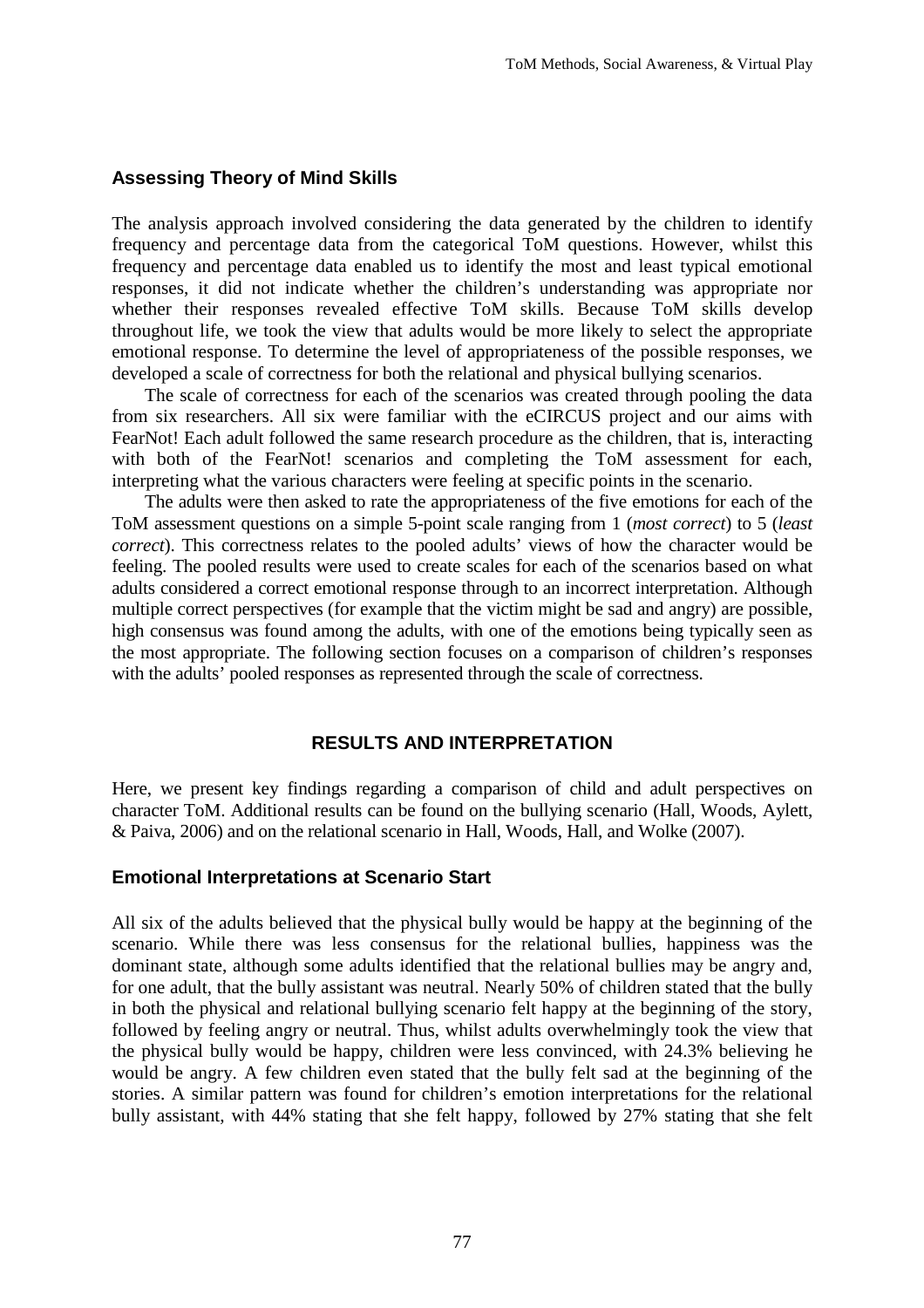angry at the start of the story. As Figure 3 shows, the children generally are displaying an appropriate perspective (as defined from an adult perspective) of the bullies' emotional states; however, they are more likely than adults to view the bully characters as angry.



**Figure 3.** Children's interpretation of bullies' emotions at scenario start.

 Adults stated that the victims would feel sad or fearful, see Figure 4. Sadness was the dominant emotional state identified by the children, with approximately 70% of children interpreted the victim in both the physical and relational scenario as feeling sad at the beginning of the story, followed by around 20% stating that the victim felt fearful.



**Figure 4.** Children's interpretation of victims' emotions at scenario start.

# **Emotional Interpretations after Bullying Incident**

Adults interpreted the emotional state of both the relational and direct bullies after the bullying incident as typically being happy, with anger also being appropriate. For the bully assistant (in the relational scenario), adults identified that the most likely state was happy with the second most likely state being neutrality. For the children, happiness was felt to be the dominant emotional state of the bullies, with just under 80% of children responding that the bully character in both scenarios felt happy after the successful bullying, see Figure 5. Whilst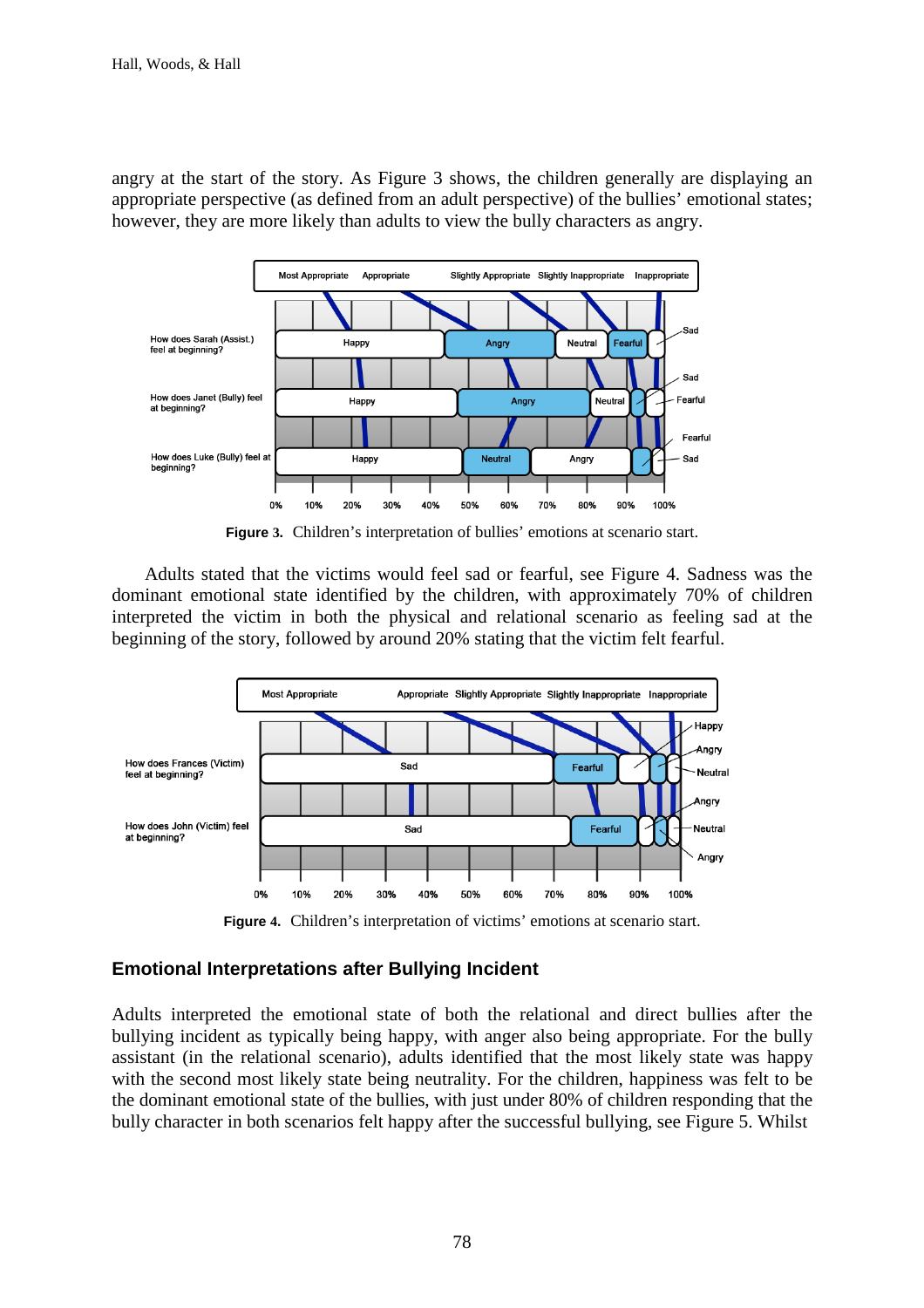

**Figure 5.** Children's interpretation of bullies' emotions after incident.

the bully assistant was typically seen as being happy, some children indicated that she could be sad or fearful.

The outcome of the relational bullying was very clear for both the adults and the children (see Figure 6), with 85% of children interpreted that the victim felt sad after being called nasty names. Although adults agreed that the physical bullying victim would typically be sad after the incident, the children were less convinced, with 61.5% feeling that the victim would feel sad and just under a third of children indicating the victim would be angry or fearful. No adult thought that the victim in the physical scenario would be angry.



**Figure 6.** Children's interpretation of victims' emotions after incident.

# **Emotional Interpretations at Scenario End**

These results relate to how the characters could have felt at the very end of the scenario. At the end of the physical scenario, all of the adults perceived that the physical bully was feeling happy. In the relational scenario, adults mainly felt that the relational bully was feeling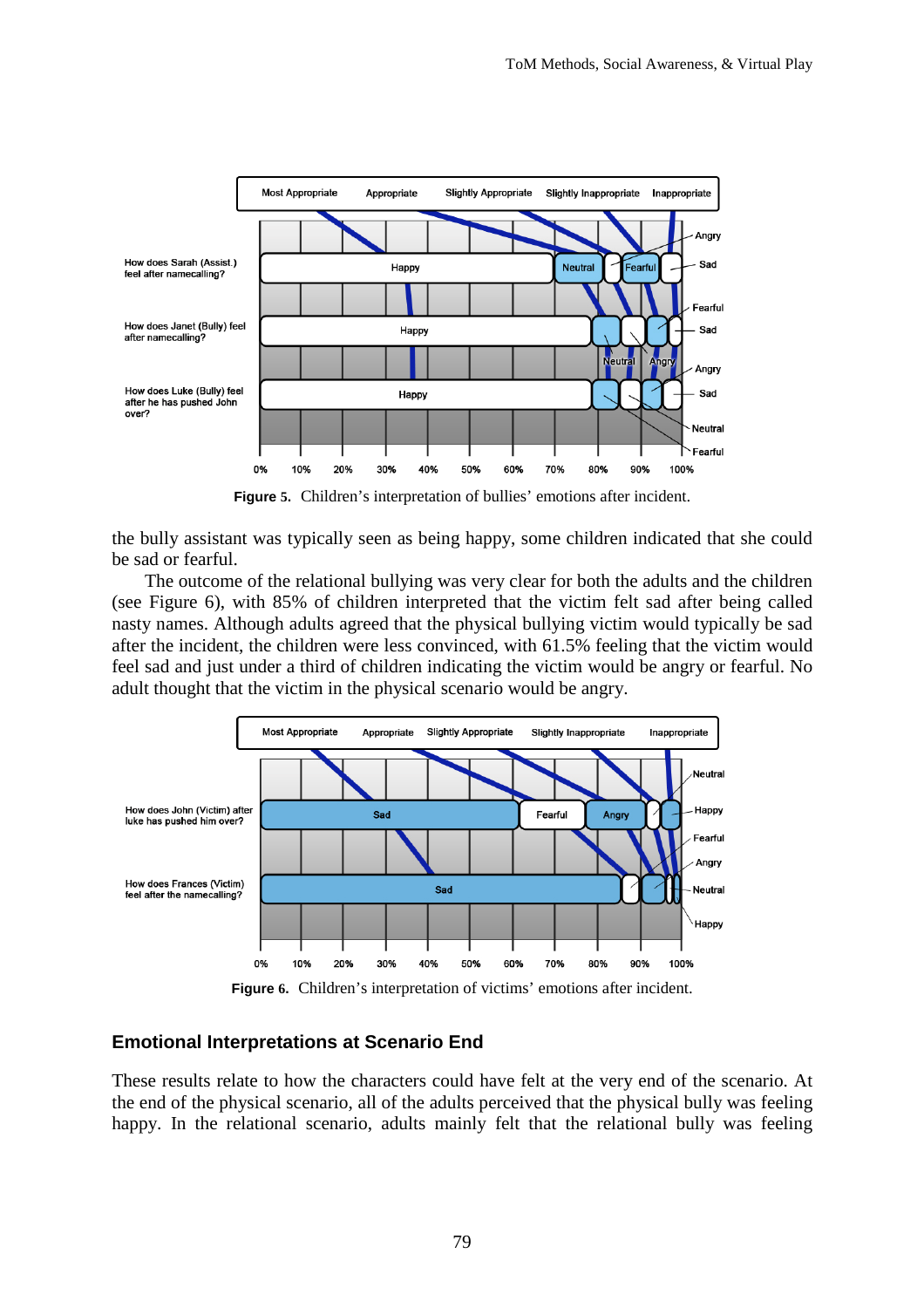happy, although anger and neutral were also identified as possible emotional states. However, the children's perspective of the emotional state of the bullies was quite different in the range of emotions being identified (see Figure 7). In the physical and relational scenarios, 35% and 38% of the children, respectively, stated that the bully felt angry at the end of the story, followed by  $25\% \& 29\%$ , respectively, who said that the bullies felt happy. This was followed by around 20% of children believing that the bullies felt sad at the end of the story.



With regards to how the victim characters felt at the end of the story (Figure 8), around 60% of children responded that the victim in both scenarios felt happy, and over 20% believed that the victim felt sad. This is in marked contrast to the adults, who had a completely different ToM of the victim character at the end of the scenario, with happiness identified as an inappropriate emotion.



**Figure 8.** Children's interpretation of victims' emotions at stories' end.

# **Scenario Profile: Character's Changing Emotional State**

Children viewed the bullies in both scenarios as being happier at the beginning of the scenario as compared to the end, with most happiness experienced immediately after the bullying incident (see Figure 9). The relational bully assistant had similar ratings as the relational bully, but that information is not included in the following diagrams for clarity. The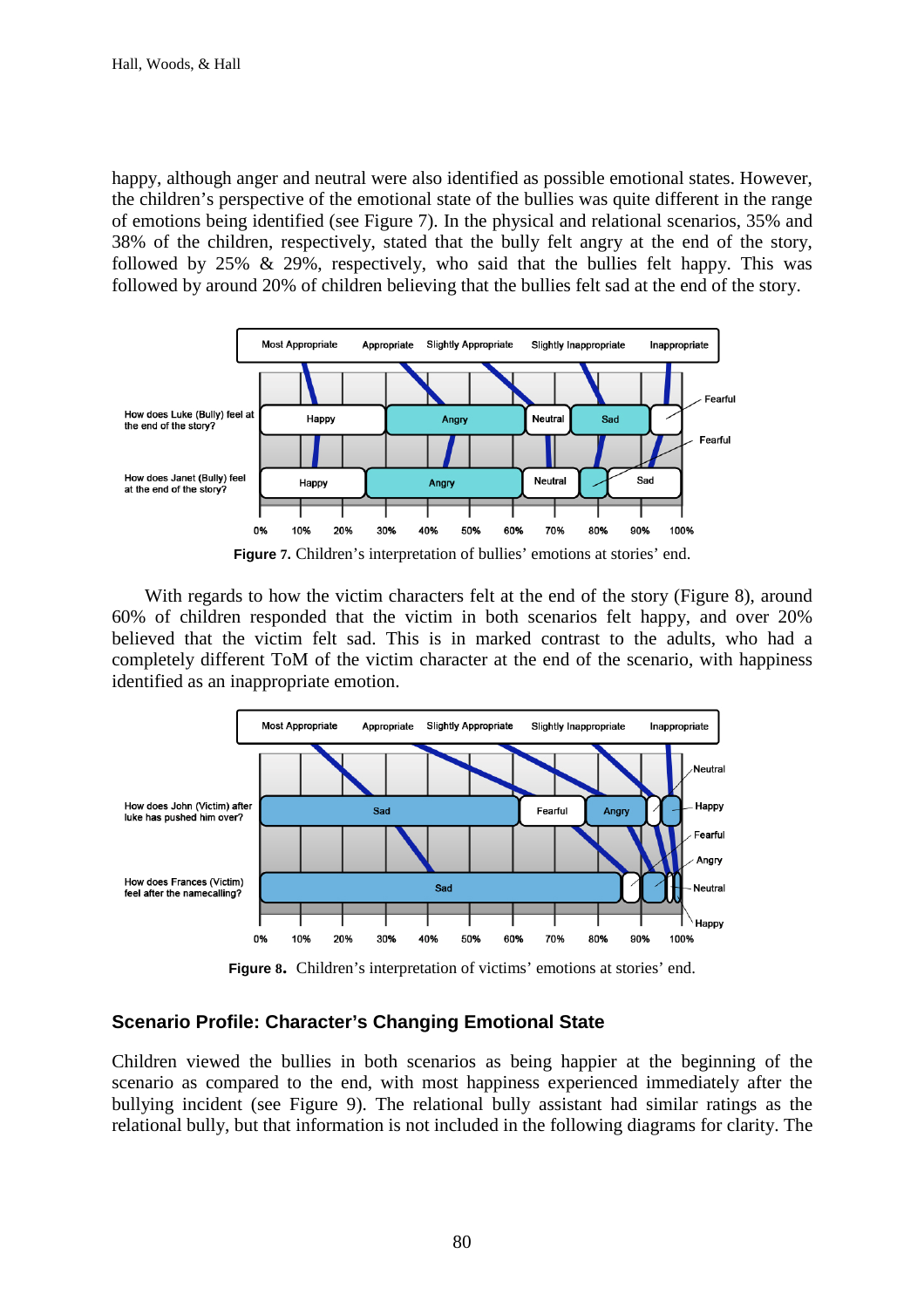physical and relational bullies are seen by many children as frequently being angry, not only during a bullying incident but also at the beginning and end of the scenario. There is considerable similarity in children's interpretations of ToM in both scenarios.



**Figure 9.** How children thought the bully felt at the beginning, during, and end of each scenario.

Children's views of the victims' emotional states at the end of the scenario were unexpected (see Figure 10). Both victims are seen as sad at the beginning and after the bullying incident, but by the end of the scenario they are viewed as happy.



**Figure 10.** How children thought the victims felt at the beginning, during, and at the end of the scenario.

# **DISCUSSION**

Our focus in this paper has been on the use of ToM methods as an approach in HCI research to gain insights into children's social and emotional interpretation of synthetic characters. Such methods offer an alternative to cognitive approaches, providing a focus on the social aspects of understanding metacognition regarding children's abilities to correctly attribute beliefs, desires,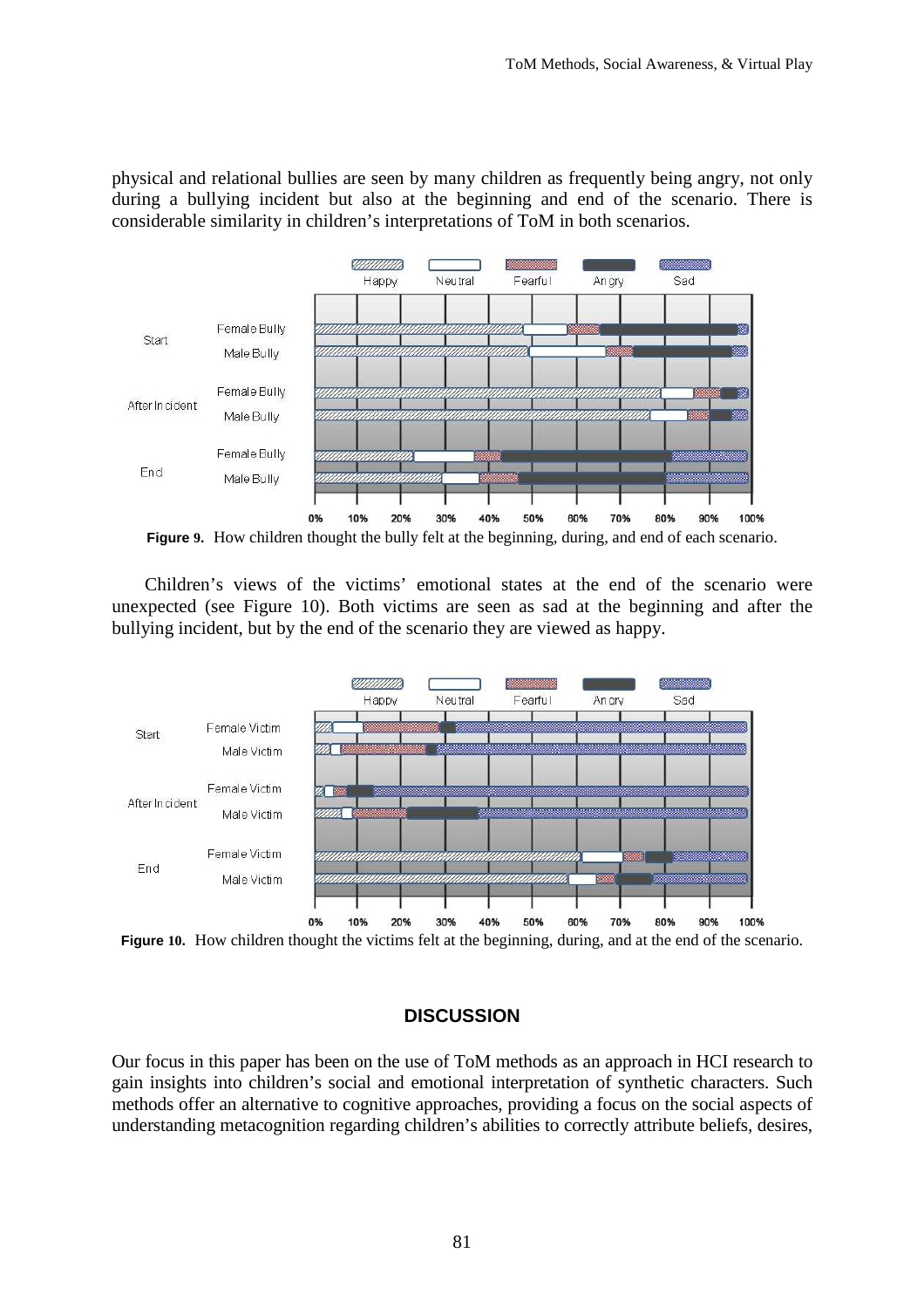goals, and percepts to others. In this study, the focus was on the children's perceptions of bullying in a virtual scenario, where the participants were synthetic characters rather than actual children participating in a real experience. The purpose with this research was to investigate whether children could exhibit emotional response to the synthetic characters within this VLE, not whether these emotions reflect the real emotional experiences of either bullies or victims. The results detailed here focus on the categorical data collected, relating primarily to first-order ToM in children when compared with adult views of character ToM. The scale of correctness, based on knowledgeable adults' interpretations, was intended as a measure to identify whether the scenarios were generating the appropriate or expected emotional and social interpretation from children. There was some consensus between adults' and children's interpretations and tendencies within both sets of data. We have also identified that adults' views of the characters' emotions diverge, particularly in relation to how the characters are feeling at scenario end.

The emotional perspectives of the characters at the beginning of the scenario are supported through a voice-over of the back story for each of the characters as they are making their way to school. In these character introductions, the victims are clearly presented as being isolated individuals in a challenging social situation where they are experiencing bullying. As expected, at the beginning of the scenario, children viewed the victims as being sad or fearful, showing social understanding and awareness that being bullied will have a negative emotional impact on the victim.

Although the relational bully was viewed as happy, many children indicated that the physical bully was angry. This view relates in part to the introduction to the characters, where Luke is presented as an angry child, known for "pushing others around" and "in trouble for fighting." The introduction to Luke provided in the first episode of the physical bullying, shows him with a gang of friends and his face projects more angry and neutral facial expressions than happy. Whilst the relational bully and bully assistant are also identified as being unpleasant, with behaviors such as "name-calling" and "being unkind and unfriendly," their introduction is less negative, with them having mainly happy and neutral facial expressions.

Whilst adults and children had similar views about how the victim is feeling after being bullied in the relational scenario, there were differences in the interpretation of the physical victim's emotional state. The adult perspective was that victims would feel sad and fearful after being bullied; however, many of the children thought that the victims would feel angry. This result is possibly at least partially the result of difference of social and cultural values between children and adults, with anger rarely viewed as acceptable in an adult context and thus a less appropriate response. Ensuring ToM and the affective elements of human interaction are designed appropriately for the age group requires that values incorporated into the characters and scenarios are credible, believable, and appropriate. This highlights a major challenge faced in designing software such as FearNot!, with participatory design seen as key to achieving ICARPEs that result in a positive user experience that fulfills pedagogical aims. Current work focuses on extending our participatory design methods to further investigate the design of personal, social, and emotional factors in characters intended for children and teenagers, with the aim of bestowing virtual agents with behaviors that better facilitate empathy in the users.

In both scenarios of FearNot!, children interacted with the victim, aiming to support him/her in improving life through coping with the bullying. The open-ended questions identified that advice given by users is based both on their interpretation of the victim's social and emotional state and on their view of what a successful strategy might be in light of the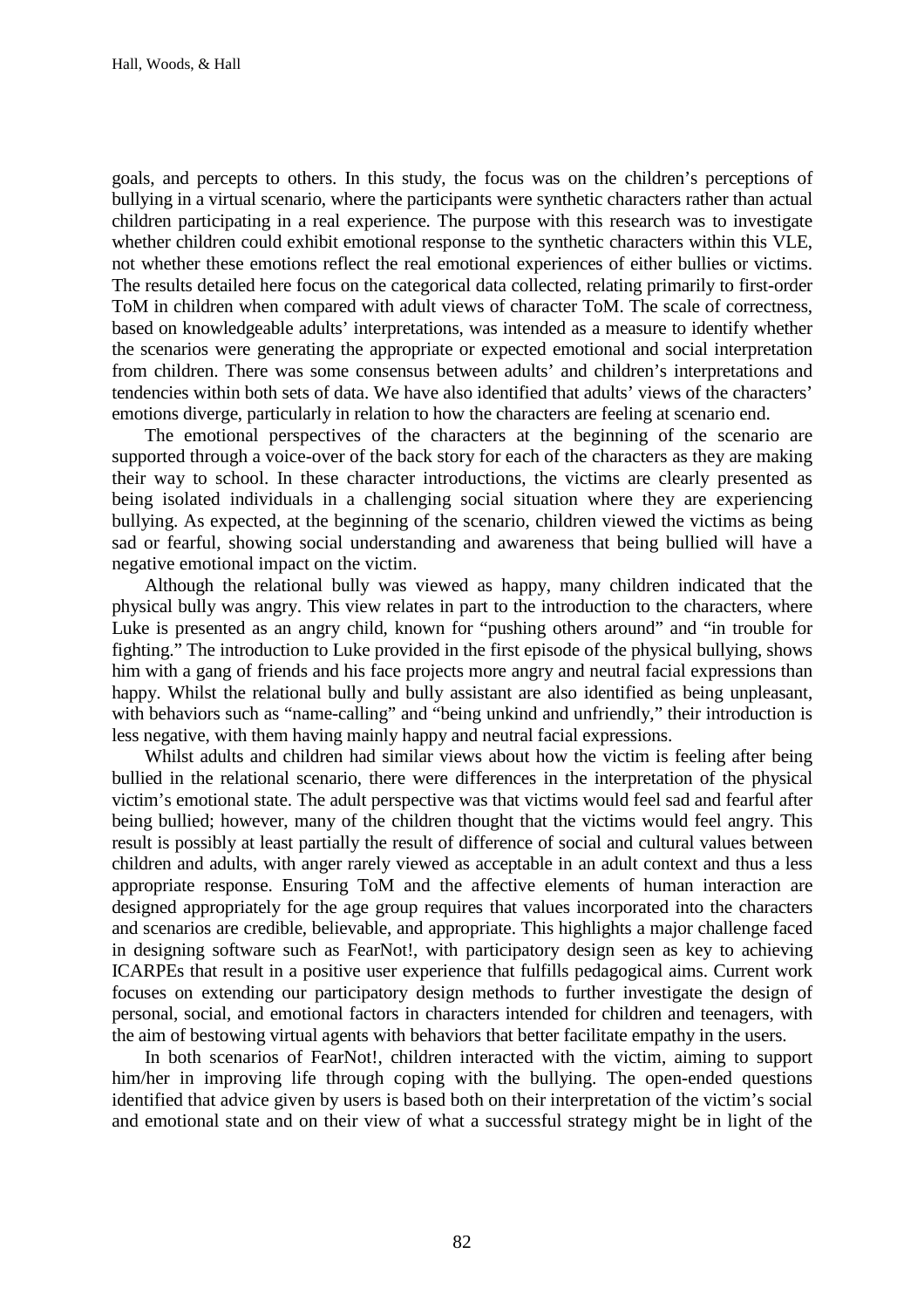bullying context. The ToM assessment identified that, in the case of the relational bully, children recognized that she is not happy at the end, implying that, even for the perpetrator, bullying is not a positive interaction style, a perspective that we had hoped to achieve with FearNot! In this study, children interacted with FearNot! for only a single session, followed by a short discussion of the bullying experience to reinforce learning. To assess the learning impact of FearNot!, we have conducted a large scale, classroom-based longitudinal evaluation of FearNot! This has recently identified that interacting with FearNot! does have a positive impact on coping with bullying behavior (Sapouna et al., in press).

In the physical scenario, children appeared to view the bully as a flawed, angry individual; this perception impacted their views of the successfulness of coping strategies. For example, hitting back was advocated by many children as a way of dealing with the physical bully Luke, reflecting the view that responding in kind is a valid response to aggression. Anger was also identified as a likely emotional state for the victim to feel after the bullying incident. This clearly is not the response desired by educators and parents. Thus, the bully's introductory scenes in FearNot! Version 2.0 have been slightly modified, aiming to provide a happier, less aggressive character with friends with whom he enjoys sports, rather than the bullying gang cast in the version of FearNot! discussed here.

The children's different perspectives of the relational bully and her assistant reflect findings (Salmivalli et al., 1996) that assistants often have poor social and emotional abilities that result in angry, confused individuals frequently involved both in bullying and being bullied. Thus the children's interpretation of the bully assistant, who displayed very similar emotional expressions as the bully throughout the scenario, reflects their awareness and understanding of bully assistants.

However, the most surprising results were achieved at the end of the scenario, where the adult and child views of the characters' emotional states can be seen to have little consensus. Regarding the bullies, the adults believed that these characters would be happy, while the children typically did not see this as the final emotion, but rather anger and sadness being identified as likely emotions. This divergence applies also to the victims' final emotional states at the end of the scenarios: Whilst adults considered happiness to be inappropriate, this was the dominant emotion identified by children.

Adults had a similar view of the victims' states at the beginning and end of both scenarios, interpreting that the victim characters were sad. However, the children felt that the victims were far happier at the end of the scenario than at the start. The most likely reason for this perspective is that the child user believes that, through an intervention provided by the FearNot! program, he/she has helped and supported the victim and improved his/her life, and thus the characters' happiness is derived from having interacted with the user. Whilst this may sound unlikely, almost all children believed that they had helped the character, even if the character ignored their advice (Hall, Woods, Aylett, & Paiva, 2006).

The scale of correctness was based on the view that the adult perspective would provide the most appropriate ToM. As ToM develops throughout life, becoming increasingly refined, we assumed that the more sophisticated adults would have a greater (and implicitly better) social understanding of the situation and of how the characters were feeling. However, the use of this instrument has identified that children's perspectives are considerably different from those of adults, particularly in relation to how a child victim is perceived to feel at the end of a bullying scenario. These results illustrate differences in engagement with the scenarios and in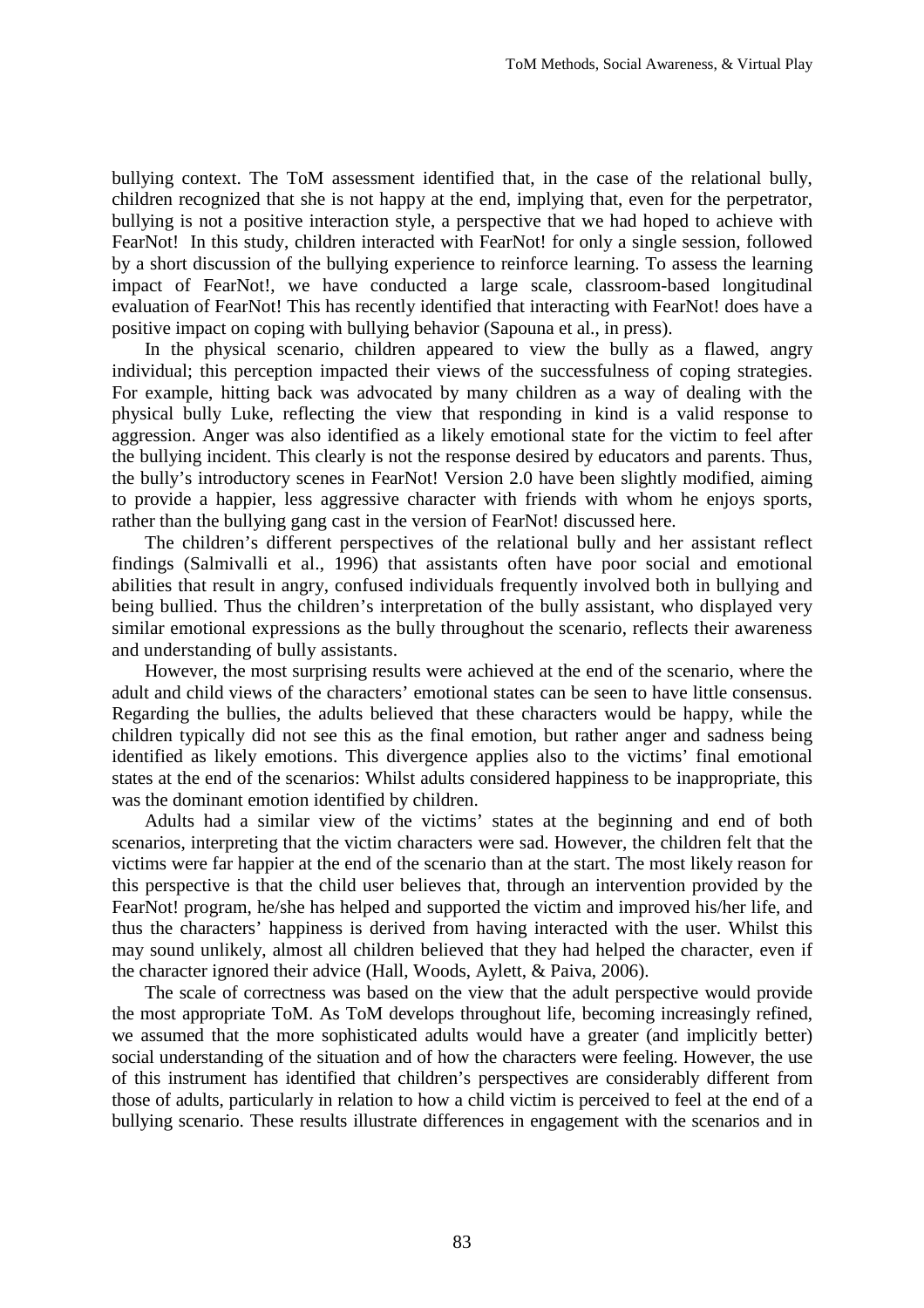terms of the adult and child perspectives of bullying. This difference in bullying perspective has been identified in other studies, recognizing that children's view of bullying and its impacts can differ significantly from those of adults (Rigby, 2002). With FearNot!, the adult perspective is mediated both by the social distance between adults and children and by social expectations (e.g., not to display anger), whilst the child's perceptions display greater social proximity to the characters and engagement in the scenarios. In attempting to understand this difference, it seems likely that the adults gauged the emotional state of the characters in a detached manner, not really empathizing with the characters nor really experiencing the suspension of disbelief achieved by children. The results highlight that a ToM can be derived through interaction with synthetic characters in affective scenarios. However, this ToM and the children's emotional response to the characters was not necessarily that anticipated by adults. In related studies we have further investigated this issue, identifying that children exhibit greater empathy with the FearNot! characters than do adults, and that adult researchers were being more empathic than teachers or the public (Paiva et al., 2004).

The adult response shows a lack of engagement with the characters, with children responding with a higher level of empathic engagement. Effectively, the children seemed to be viewing the social complexity of the situation and thinking more about the victim characters than the adults did, imagining what it might be like after (yet another) unpleasant encounter with the bully. For example, although the relational bully is seen as being happy throughout most of the scenario, at the end many children saw her as angry or sad, suggesting that the bullying is having a negative rather than a positive impact on her emotional state. For the victim, the child user knows that he/she had experienced a supportive, appropriate interaction (with the child) and it seems likely that this may be the underpinning reason for the victim characters' happiness.

Through the interaction with FearNot!, we are aiming at providing children with exposure to coping with bullying with the intention of providing those children with the impetus and understanding that will permit them to reduce and prevent bullying situations. If children view their interaction with a victim as having had a positive impact, notably that the victim is seen as being sad at the beginning of the scenario but happy at the end, due to the input from the user, then the children can learn from this experience that helping someone to cope with bullying engenders a positive outcome.

Our approach using ToM methods has been highly insightful, revealing that the use of such methods offers considerable potential for exploring the user experience in technologyenhanced social and emotional learning experiences. The results from our study have contributed to the redesign of FearNot! In FearNot! Version 2.0, children are offered the opportunity to help and advise the victim over several weeks, extending the interaction. Even where the bullying situation is not resolved, a final dialogue still occurs in which the victim thanks the user for his/her advice, ending the interaction with a positive comment. This is intended to increase the likelihood that users feel that they have had a positive impact on the bullying situation for the victim. FearNot! Version 2.0 has recently been evaluated with 800 children in classrooms in the UK and Germany (Sapouna et al., in press).

FearNot! reflects cultural and social norms, expectations and the preferred bullying coping strategies used in Europe. The scenarios and character interactions in the UK and German versions are similar, with the appropriate response to bullying being to tell someone and to reduce the victim's isolation. FearNot! has been developed for European schools and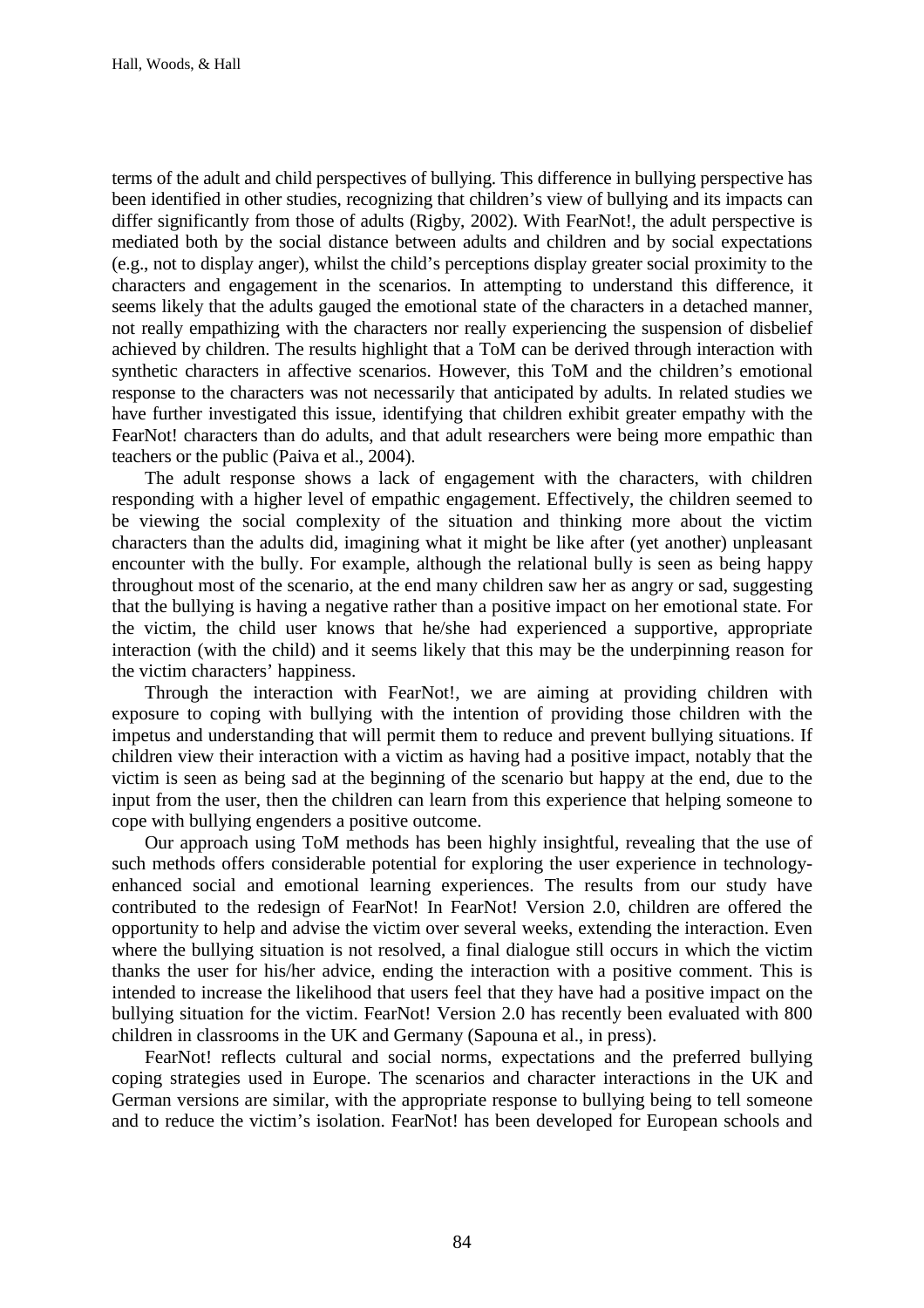has a Western bias in terms of what is considered to be an acceptable way of intervening in a bullying situation and how to support the victim. FearNot! is currently being adapted for use in a number of countries, including China, America, Mexico and Poland. Results from these studies will indicate FearNot!'s relevance to different cultures.

 We have incorporated ToM methods into a range of instruments in FearNot! Version 2.0. Currently, the interaction logs generated through the use of FearNot! Version 2.0 are being analyzed using a ToM framework based on the work presented in this paper. The analysis focuses on interaction data to understand children's social and emotional interpretations of characters and the possible transfer of positive coping strategies into their school situations. The scale of correctness has been redesigned and now is based on the aggregated results from all children, rather than on an adult perspective, as was presented in this paper. This revised scale enables us to identify if a child's responses are "correct" in relation to their peer group, that is, typical for the age group. This change reflects the considerable differences in ToM between the age group and adults identified in this study.

The identification of children's interpretation of virtual characters in social learning scenarios provides opportunities to redirect potentially inappropriate perceptions to more socially acceptable through effective affective teaching within VLEs. Our current research focuses on analyzing data from the large scale evaluation, seeking to understand the impact that longer term interactions with FearNot! have on a child's ToM and the implications that this has for the design of characters and scenarios aiming to improve children's social interactions.

#### **CONCLUSIONS**

Whilst cognitive approaches have been of considerable benefit for understanding and improving HCIs, their applicability to interactions focused on social activities is relatively limited. With the increase in applications intended to support social and recreational activities, there is a clear need to extend HCI by including alternative approaches to understanding users. ToM methods offer an approach that enables an insight into social awareness and emotional understanding of interactions involving social interactions rather than purposeful tasks. Such insights are crucial in ensuring that appropriate interactions, dialogues, and experiences are integrated into social and emotional applications.

In this paper, we have identified that ToM methods offer considerable potential for understanding how children interpret synthetic characters' social and emotional states. Further, our results highlight that adults and children have different perspectives on how victims and bullies are feeling. Understanding the child's view has enabled us to improve FearNot! in Version 2.0, providing children with an emotionally positive experience, that of helping a victim, and increasing their well-being.

#### **REFERENCES**

Andre, E., Klesen, M., Gebhard, P., Allen, S., & Rist, T. (2000). Exploiting models of personality and emotions to control the behaviour of animated interface agents. In J. Rickel (Ed.), *Proceedings of the workshop on "Achieving Human-Like Behavior in Interactive Animated Agents,"* in conjunction with the Fourth International Conference on Autonomous Agents (pp. 3–7). New York: ACM.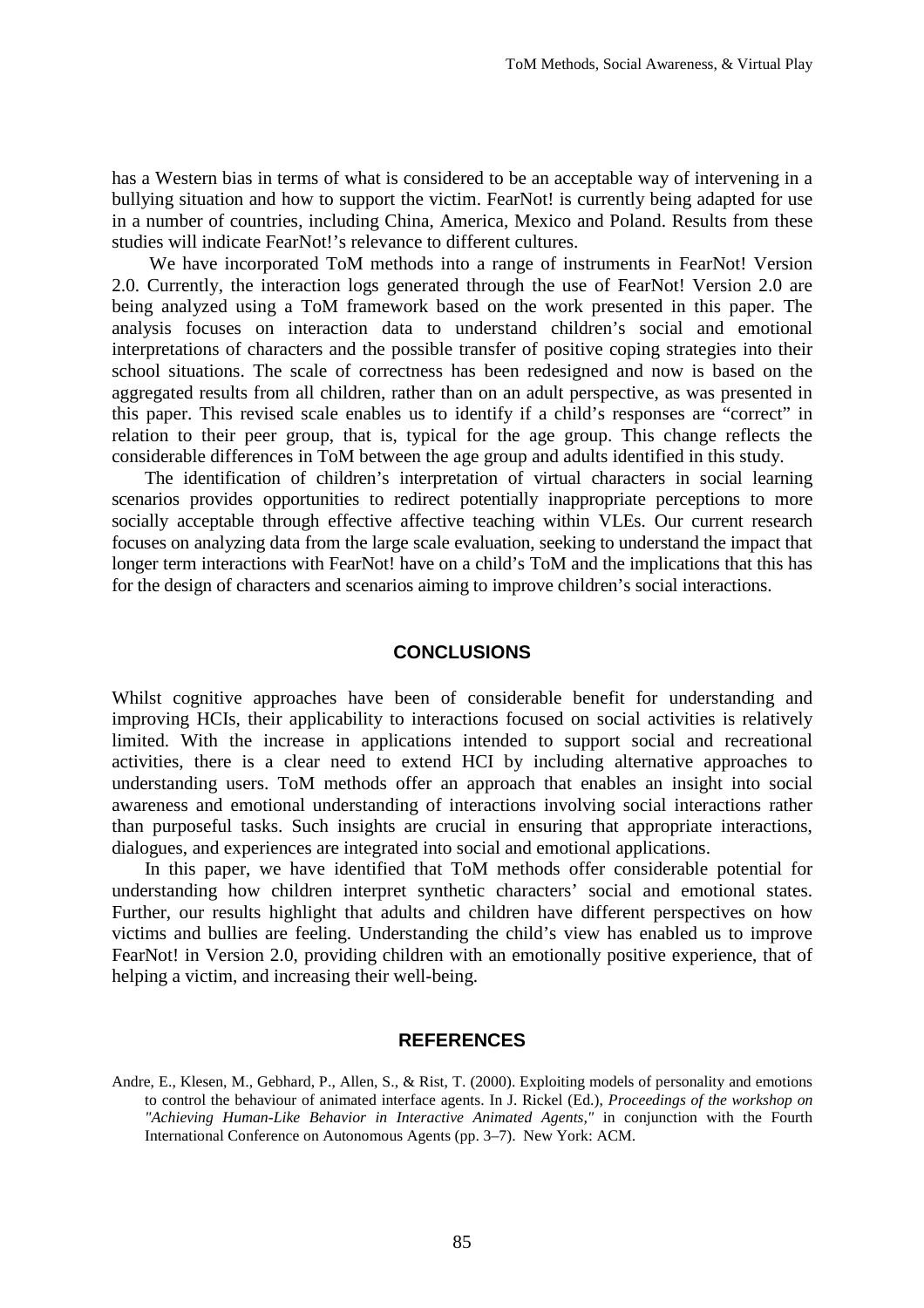- Astington, J. (2003). Sometimes necessary, never sufficient: False-belief understanding and social competence. In B. Repacholi & V. Slaughter (Eds.), *Individual differences in theory of mind: Implications for typical and atypical development* (Macquarie Monographs in Cognitive Science; pp. 13–38). Boston: Psychology Press.
- Astington, J. W., Pelletier J., & Homer, B. (2002). Theory of mind and epistemological development: The relation between children's second-order false belief understanding and their ability to reason about evidence. *New Ideas in Psychology, 20*(2), 131–144.
- Aylett, R. S., Paiva, A., Woods. S., Hall. L., & Zoll, C. (2005). Expressive characters in anti-bullying education. In L. Canamero & R. Aylett (Eds.), *Animating expressive characters for social interaction* (pp. 161–176). Amterdam: John Benjamins.
- Baron-Cohen, S., Leslie, A. M., & Frith, U. (1985). Does the autistic child have a "theory of mind"? *Cognition*, *21*, 37–46.
- Bates, J. (1994). The role of emotion in believable agents*. Communications of the ACM*, *37*, 122–125.
- Berry, D. C., Butler, L. T., & de Rosis, F. (2005). Evaluating a realistic agent in an advice-giving task. *International Journal of Human-Computer Studies*, *63*(3), 304–327.
- Boal, A. (1979). *Theatre of the oppressed*. New York: Theatre Communications Group.
- Brookfield, S. (1990). *The skillful teacher*. San Francisco: Jossey-Bass Publishers.
- Clements, D. H., & Nastasi, B. K. (1999). Metacognition, learning, and educational computer environments. *Information Technology in Childhood Education Annual*, *1*, 5–38.
- Crick, N. R., & Grotpeter, J. K. (1995). Relational aggression, gender, and social-psychological adjustment. *Child Development*, *66*, 710–722.
- Cutting, A., & Dunn, J. (1999). Theory of mind, emotion understanding, language and family background: Individual differences and interrelations, *Child Development, 70*, 853–865.
- Dautenhahn, K., Bond, A. H., Canamero, L., & Edmonds, B. (2002). *Socially intelligent agents: Creating relationships with computers and robots*. Norwell, MA, USA: Kluwer Academic Publishers.
- Davies, M., & Stone, T. (2003). Synthesis: Psychological understanding and social skills. In B. Repacholi & V. Slaughter (Eds.), *Individual differences in theory of mind: Implications for typical and atypical development* (Macquarie Monographs in Cognitive Science; pp. 305–352). Boston: Psychology Press.
- Davis, M. H. (1994). *Empathy: A social psychological approach*. Dubuque, Iowa, USA: Brown and Benchmark Publishers.
- Davison, J., & Arthur, J. (2003). *Active citizenship and the development of social literacy: A case for experiential learning.* Canterbury, UK: Citizenship and Teacher Education.
- Denham, S. A. (1986). Social cognition, pro-social behavior, and emotion in preschoolers: Contextual validation. *Child Development*, *57*, 194–201.
- Dourish, P. (2001). *Where the action is: The foundations of embodied interaction*. Cambridge, MA, USA: The MIT Press.
- Dunn, J. (1995). Children as psychologists: The later correlates of individual differences in understanding of emotions and other minds. *Cognition and Emotion*, *9*, 187–201.
- Dunn, J., & Hughes, C. (1998). Young children's understanding of emotions in close relationships. *Cognition and Emotion, 12*, 171–190.
- Ekman, P., & Friesen, W. V. (1986). A new pan-cultural facial expression of emotion. *Motivation and Emotion*, *10*(2), 159–168.
- Fodor, J. (1992). A theory of the child's theory of mind. *Cognition*, *43*, 283–296.
- Gratch, J., & Marsella, S. (2001). Tears and fears: Modeling emotions and emotional behaviors in synthetic agents. *Proceedings of the 7th International Conference on Autonomous Agents* (pp. 278–285)*.* New York: ACM Press.
- Hall, L., Woods, S., Aylett, R., & Paiva, A. (2006). Using theory of mind methods to investigate empathic engagement with synthetic characters. *International Journal of Humanoid Robotic*s, *3*(3), 351–370.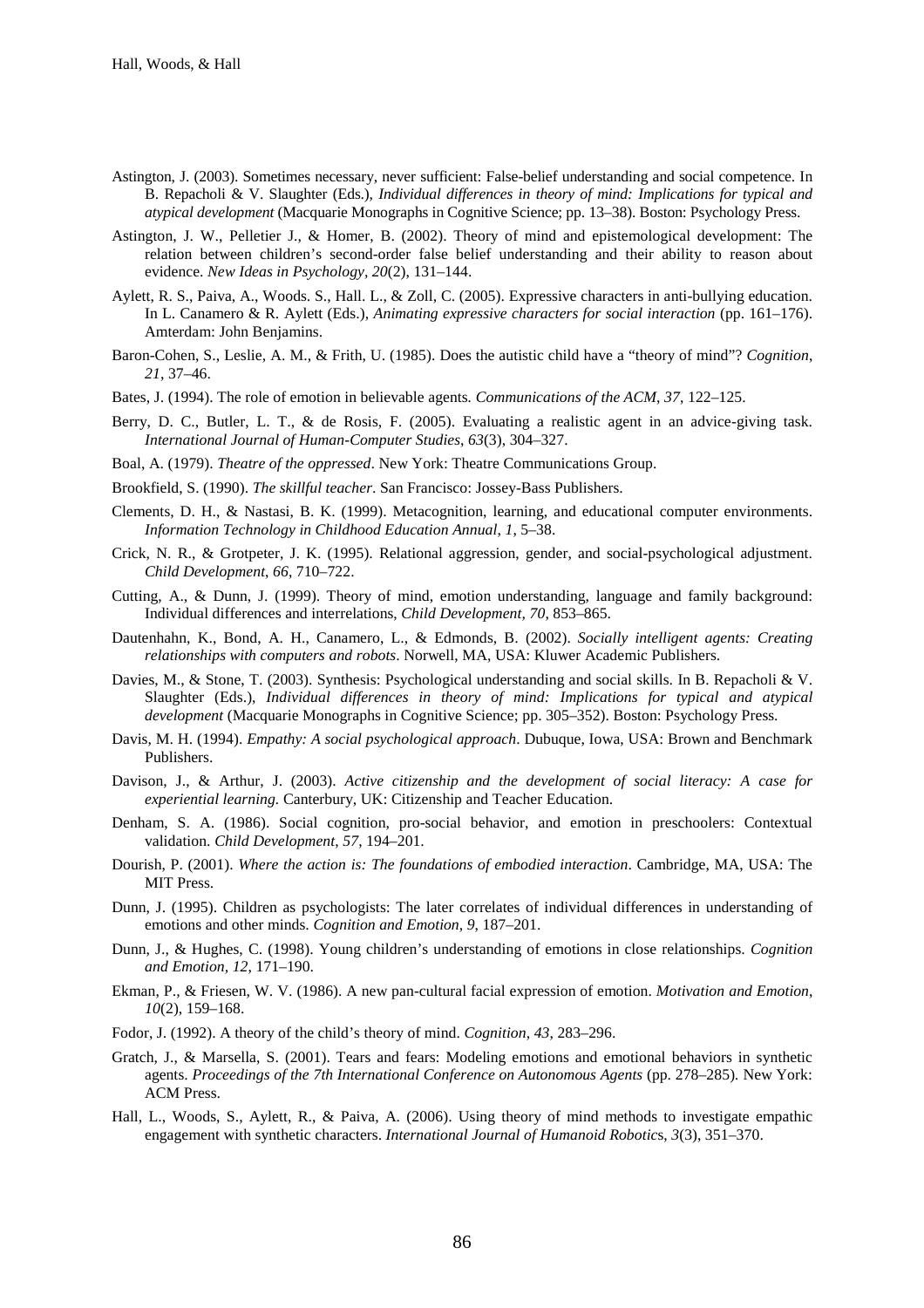- Hall, L., Woods, S., Wolke, D., & Dautenhahn, K. (2007). Implications of gender differences for the development of animated characters for the study of bullying behavior. *Computers in Human Behavior*, *23*(3), 770–786.
- Hall, L., Woods, S., Hall, M., & Wolke, D. (2007). Children's emotional interpretation of synthetic character interactions. In A. Paiva, R. Prada, & R. Picard (Eds.), *Proceedings of the 2nd Affective Computing and Intelligent Interaction* (pp. 642–653). Lisbon, Portugal: Springer.
- Happe, F., & Frith, U. (1996). Theory of mind and social impairment in children with conduct disorder. *British Journal of Developmental Psychology*, *14*, 385–398.
- Henriksen, X. (2004). On the transmutation of educational role-play: A critical reframing to the role-play in order to meet the educational demands. In M. Montola & J. Stenros (Eds.), *Beyond role and play: Tools, toys and theory for harnessing the imagination* (pp. 107–130). Helsinki, Finland: Ropeconry.
- Hughes, C., & Dunn, J. (1998). Understanding mind and emotion: Longitudinal associations with mental-state talk between young friends. *Developmental Psychology*, *34*(5),1026–1037.
- Hughes, C., Dunn, J., & White, A. (1998). Trick or treat?: Uneven understanding of mind and emotion and executive dysfunction in "hard to manage" preschoolers. *Journal of Child Psychology and Psychiatry*, *39*(7), 981–994.
- Hutchins, E. (1995). *Cognition in the wild*. Cambridge, MA, USA: MIT Press.
- Imholz, S. (2008). The therapeutic stage encounters the virtual world. *Thinking Skills and Creativity*, *3*(1), 47–52.
- Jackson, T. (1993). *Learning through theatre: New perspectives on theatre in education*. London: Routledge.
- Jarrord, C., Butler, D. W., Cottingtin, E. M., & Jimenez, F. (2000). Linking theory of mind and central coherence bias in autism and in the general population. *Developmental Psycholo*gy, *36*, 126–138.
- Jenkins, J. M., & Astington, J. W. (2000). Theory of mind and social behavior: Casual models tested in a longitudinal study. *Merrill Palmer Quarterly*, *46*, 203–220.
- Kolb, D. A. (1984). *Experiential learning: Experience as the source of learning and development.* Upper Saddle River, NJ, USA: Prentice-Hall.
- Kolb, D. A., Boyatzis, R. E., & Mainemelis, C. (2001). Experiential learning theory: Previous research and new directions. In R. J. Sternberg & L. Zhang (Eds.), *Perspectives on thinking, learning and cognitive styles* (pp. 227–248). Philadelphia: Lawrence Erlbaum.
- Lalonde, C., & Chandler, M. (1995). False belief understanding goes to school: On the social-emotional consequences of coming early or late to a first theory of mind. *Cognition and Emotion*, *9*(23), 167–185.
- Leslie, L. M. (1987). Pretense and representation: The origins of theory of mind. *Psychological Review*, *94*, 412–426.
- Lewin, K. (1951). *Field theory in social science*. New York: Harper and Row.
- Machado, I., & Paiva A. (2001). Is the wolf angry or just hungry? Inspecting, modifying and sharing character's minds. In P. Yollum (Ed.), 5*th International Conference on Autonomous Agents: An ecommerce perspective* (pp. 370–376). Montreal, Quebec: ACM Press.
- Marsella, S., & Johnson, W. J. (2003, July). *Interactive pedagogical drama for health interventions*. Paper presented at the 11th International Conference on Artificial Intelligence in Education, Sydney, Australia.
- McCombs, B. L. (1997). *Learner-centered psychological principles: A framework for school redesign and reform.* Washington, DC, USA: American Psychological Association Board of Educational Affairs.
- McCombs, B. L. (2004). The learner-centered psychological principles: A framework for balancing a focus on academic achievement with a focus on social and emotional learning needs. In J. Zins, R. Weissberg, M. Wang, & H. J. Walberg (Eds.), *Building academic success on social and emotional learning: What does the research say?* (pp. 23–39). New York: Teachers College Press.
- Nardi, B. A. (1996). Context and consciousness: Activity theory and human–computer interaction. *User Modeling and User-Adapted Interaction*, *8*(1-2), 153–157.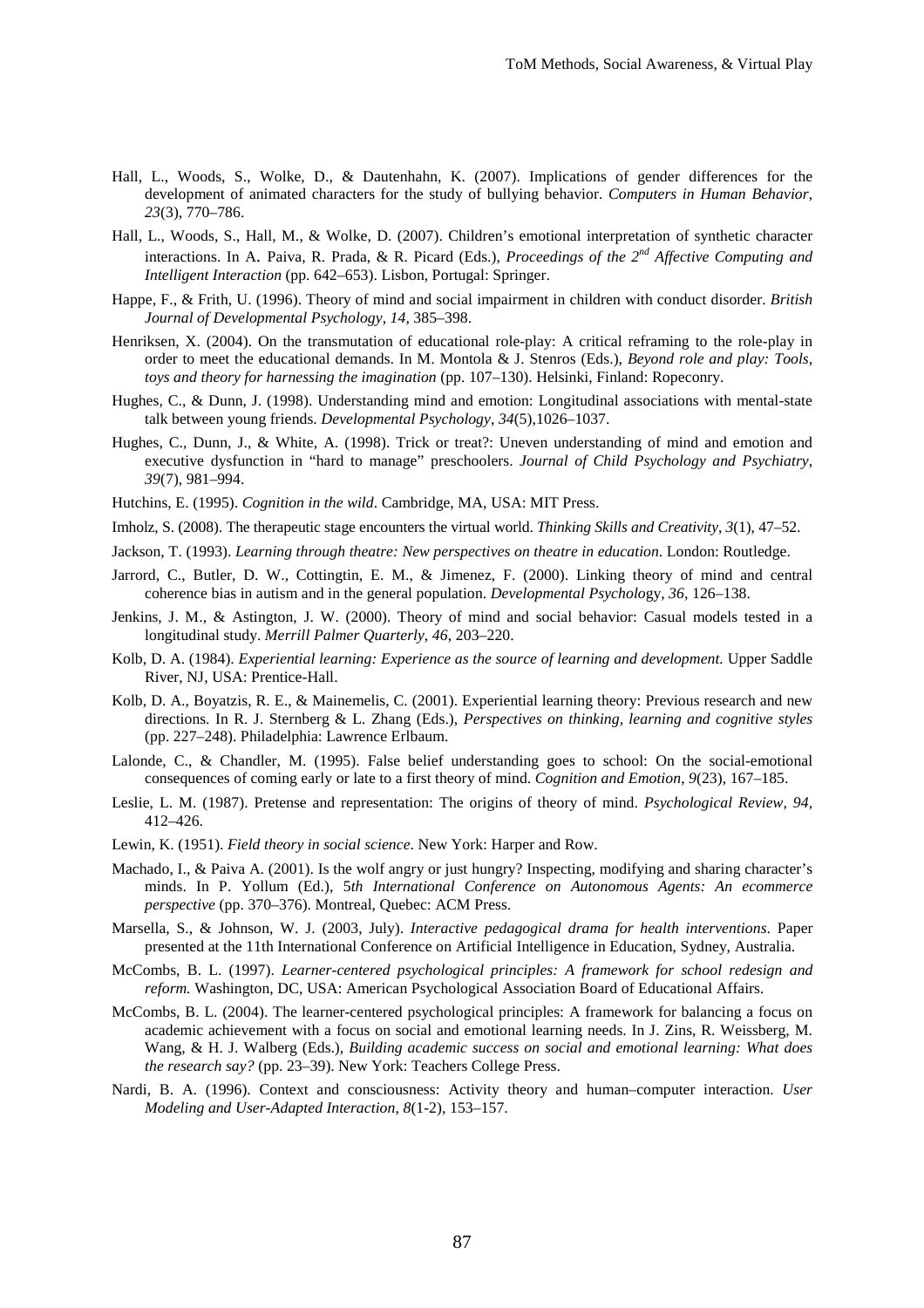- Paiva, A., Dias, J., Sobral, D., Aylett, R., Sobreperez, P., Woods, S., Zoll, C., & Hall, L. (2004). Caring for agents and agents that care: Building empathic relations with synthetic agents In *Proceedings 3rd International Joint Conference on Autonomous Agents and Multiagent Systems* (AAMAS 2004; pp. 194– 201), Washington DC, USA: IEEE Computer Society.
- Payton, J. W., Wardlaw, D. M., Graczyk, P. A., Bloodworth, M. R., Tompsett, C. J., & Weissberg, R. P. (2000). Social and emotional learning: A framework for promoting mental health and reducing risk behaviours in children and youth. *Journal of School Health*, *70*(5), 179–185.
- Peterson, C. C., & Siegal, M. (1995). Deafness, conversation and theory of mind. *Journal of Child Psychology & Psychiatry*, *36*, 459–474.
- Piaget, J. (1972). *The principles of genetic epistemology*. London: Routledge & Keegan Paul Ltd.
- Picard, R. (1997). *Affective computing*. Cambridge, MA, USA: MIT Press.
- Pohjola, M. (2004). Autonomous identities: Immersion as a tool for exploring, empowering and emancipating identities. In M. Montola & J. Stenros (Eds.), *Beyond role and play: Tools, toys and theory for harnessing the imagination* (pp. 81–96). Helsinki, Finland: Ropeconry.
- Premack, D., & Woodruff, G. (1978). Does the chimpanzee have a theory of mind? *Behavioral and Brain Sciences*, *1*, 515–526.
- Prendinger, H., & Ishizuka, M. (2001). Let's talk! Socially intelligent agents for language conversation training. *IEEE Transactions on Systems, Man, and Cybernetics - Part A: Systems and Humans*, *31*(5), 465–471.
- Rigby, K. (2002). *New perspectives on bullying*. London: Jessica Kingsley Publishing.
- Robertson, J., & Oberlander, J. (2002). Ghostwriter: Educational drama and presence in a virtual environment. *Journal of Computer Mediated Communication*, 8(1).
- Rogers, Y. (2004). New theoretical approaches for HCI. *Annual Review of Information Science and Technology*, *38*, 87–144.
- Sapouna, M., Wolke, D., Vannini, N., Watson, S., Woods, S., Schneider, W., Enz, S., Hall, L., Paiva, A., & Aylett, R. (in press). Virtual learning intervention to reduce bullying victimization in primary school: A controlled trial. *Journal of Child Psychology and Psychiatry*.
- Salmivalli, C, Lagerspetz, K., Björkqvist, K., Österman, K., & Kaukiainen, A. (1996). Bullying as a group process: Participant roles and their relations to social status within the group. *Aggressive Behavior*, 22, 1–15.
- Scaife, M., & Rogers, Y. (1996). External cognition: How do graphical representations work? *International Journal of Human-Computer Studies*, *45*, 185–213.
- Sutton, J., Smith, P. K., & Swettenham, J. (1999). Social cognition and bullying: Social inadequacy or skilled manipulation? *British Journal of Developmental Psychology*, *17*, 435–450.
- Theureau, J. (2003). Course-of-action analysis and course-of-action-centered design. In E. Hollnagel (Ed.), *Handbook of cognitive task design* (pp. 55–82), Philadelphia: Lawrence Erlbaum Associates.
- van Ments, M. (1983). *The effective use of role-play*. London: Kogan Page.
- Veletsianos, G., Scharber, C., & Doering, A. (2008). When sex, drugs, and violence enter the classroom: Conversations between adolescents and a female pedagogical agent. *Interacting with Computers, 20*(3), 292–301.
- Vygotsky, L. S. (1978). *Mind in society: The development of higher psychological processes*. Cambridge, MA, USA: Harvard University Press.
- Wellman, H. M. (2002). Understanding the psychological world: Developing a theory of mind. In U. Goswami (Ed.), *Blackwell handbook of child cognitive development* (pp. 167–187). Malden, MA, USA: Blackwell.
- Wellman, H. M., Cross, D., & Watson, J. (2001). Meta-analysis of theory of mind development: The truth about false belief. *Child Development*, *72*, 655–684.
- Wellman, H., & Woolley, J. (1990). From simple desires to ordinary beliefs: The early development of everyday psychology. *Cognition*, *35*, 245–275.